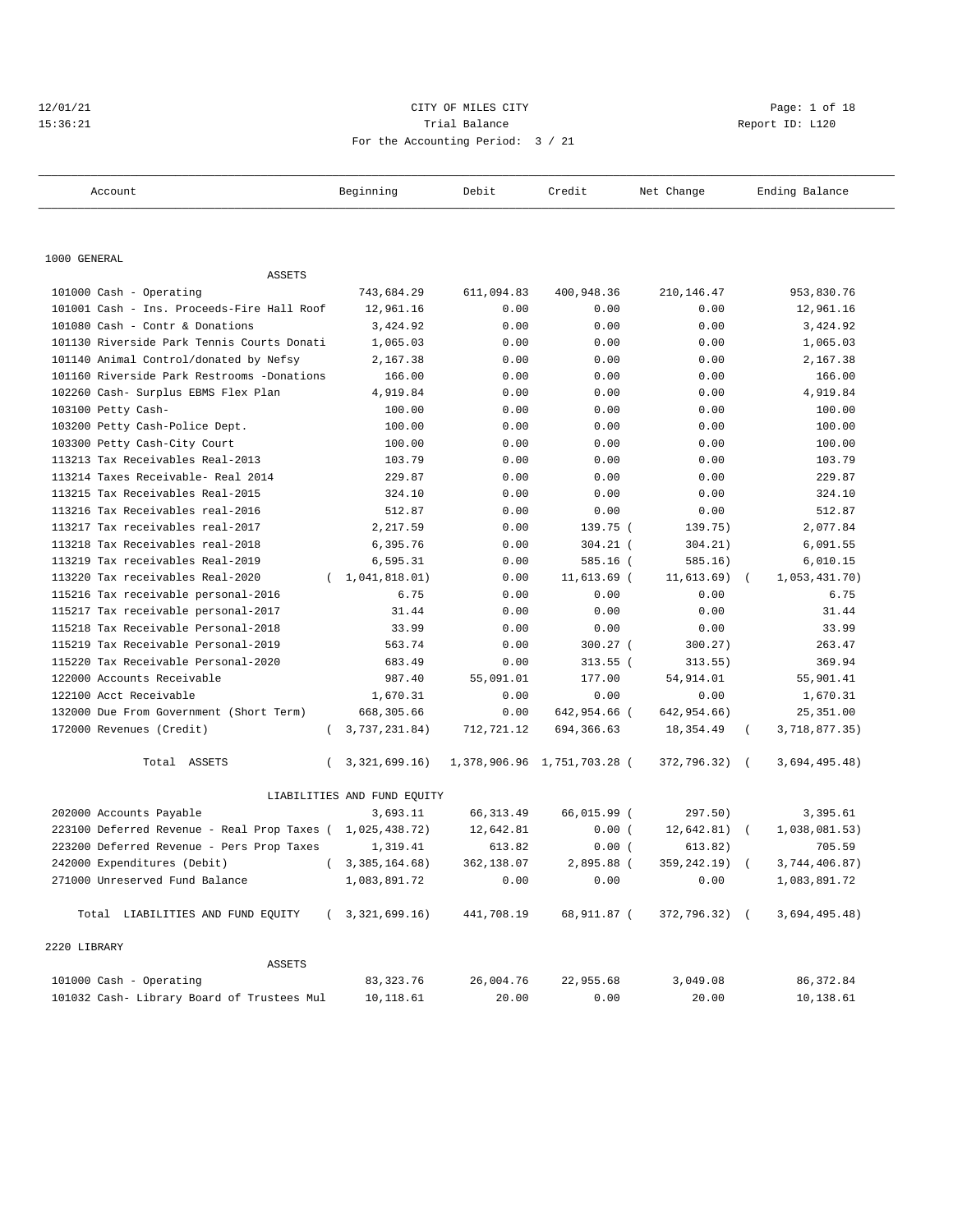#### 12/01/21 CITY OF MILES CITY Page: 2 of 18 15:36:21 Trial Balance Report ID: L120 For the Accounting Period: 3 / 21

| Account                                     |                | Beginning                   | Debit      | Credit       | Net Change    |            | Ending Balance |
|---------------------------------------------|----------------|-----------------------------|------------|--------------|---------------|------------|----------------|
| 103000 Petty Cash                           |                | 75.00                       | 0.00       | 0.00         | 0.00          |            | 75.00          |
| 172000 Revenues (Credit)                    | $\left($       | 210,732.76)                 | 0.00       | 26,008.83 (  | 26,008.83)    | $\sqrt{2}$ | 236,741.59)    |
| Total ASSETS                                | $\left($       | 117, 215.39)                | 26,024.76  | 48,964.51 (  | $22,939.75$ ( |            | 140, 155. 14)  |
|                                             |                | LIABILITIES AND FUND EQUITY |            |              |               |            |                |
| 202000 Accounts Payable                     |                | 0.00                        | 2,892.16   | 2,892.16     | 0.00          |            | 0.00           |
| 242000 Expenditures (Debit)                 | $\left($       | 197,803.35)                 | 22,955.68  | 15.93(       | $22,939.75$ ( |            | 220,743.10)    |
| 271000 Unreserved Fund Balance              |                | 80,587.96                   | 0.00       | 0.00         | 0.00          |            | 80,587.96      |
| Total LIABILITIES AND FUND EQUITY           | $\left($       | 117, 215.39)                | 25,847.84  | $2,908.09$ ( | $22,939.75$ ( |            | 140, 155. 14)  |
| 2260 EMERGENCY DISASTER                     |                |                             |            |              |               |            |                |
| <b>ASSETS</b>                               |                |                             |            |              |               |            |                |
| 101000 Cash - Operating                     |                | 322.19                      | 9.84       | 0.00         | 9.84          |            | 332.03         |
| 113218 Tax Receivables real-2018            | $\left($       | 27.14)                      | 0.00       | 3.19(        | $3.19$ (      |            | 30.33)         |
| 115219 Tax Receivable Personal-2019         | $\overline{ }$ | 0.77)                       | 0.00       | 3.15(        | 3.15)         | $\sqrt{2}$ | 3.92)          |
| 172000 Revenues (Credit)                    |                | 52.43)                      | 0.00       | 9.84(        | 9.84)         | $\sqrt{ }$ | 62.27)         |
|                                             |                |                             |            |              |               |            |                |
| Total ASSETS                                |                | 241.85                      | 9.84       | $16.18$ (    | 6.34)         |            | 235.51         |
|                                             |                | LIABILITIES AND FUND EQUITY |            |              |               |            |                |
| 223100 Deferred Revenue - Real Prop Taxes ( |                | 27.14)                      | 3.19       | 0.00(        | $3.19)$ (     |            | 30.33)         |
| 223200 Deferred Revenue - Pers Prop Taxes ( |                | 0.77)                       | 3.15       | 0.00(        | $3.15)$ (     |            | 3.92)          |
| 271000 Unreserved Fund Balance              |                | 269.76                      | 0.00       | 0.00         | 0.00          |            | 269.76         |
| Total LIABILITIES AND FUND EQUITY           |                | 241.85                      | 6.34       | 0.00(        | 6.34)         |            | 235.51         |
| 2270 Health                                 |                |                             |            |              |               |            |                |
| <b>ASSETS</b>                               |                |                             |            |              |               |            |                |
| 101000 Cash - Operating                     |                | 181,656.67                  | 0.00       | 161,580.04 ( | 161,580.04)   |            | 20,076.63      |
| 113220 Tax receivables Real-2020            | $\left($       | 161,580.04)                 | 161,580.04 | 0.00         | 161,580.04    |            | 0.00           |
| 172000 Revenues (Credit)                    | $\left($       | 174,580.04)                 | 161,580.04 | 0.00         | 161,580.04    |            | 13,000.00)     |
| Total ASSETS                                | $\left($       | 154,503.41)                 | 323,160.08 | 161,580.04   | 161,580.04    |            | 7,076.63       |
|                                             |                | LIABILITIES AND FUND EQUITY |            |              |               |            |                |
| 223100 Deferred Revenue - Real Prop Taxes ( |                | 161,580.04)                 | 0.00       | 161,580.04   | 161,580.04    |            | 0.00           |
| 271000 Unreserved Fund Balance              |                | 7,076.63                    | 0.00       | 0.00         | 0.00          |            | 7.076.63       |
| Total LIABILITIES AND FUND EQUITY           |                | 154,503.41)                 | 0.00       | 161,580.04   | 161,580.04    |            | 7,076.63       |
|                                             |                |                             |            |              |               |            |                |
| 2310 TIFD-Downtown                          |                |                             |            |              |               |            |                |
| <b>ASSETS</b>                               |                |                             |            |              |               |            |                |
| 101000 Cash - Operating                     |                | 206,833.10                  | 1,902.51   | 308.08       | 1,594.43      |            | 208, 427.53    |
| 113170 Deferred revenue                     |                | 79.85                       | 0.00       | 0.00         | 0.00          |            | 79.85          |
| 113218 Tax Receivables real-2018            |                | 515.69                      | 0.00       | 0.00         | 0.00          |            | 515.69         |
| 113219 Tax receivables Real-2019            |                | 1,255.25                    | 0.00       | 0.00         | 0.00          |            | 1,255.25       |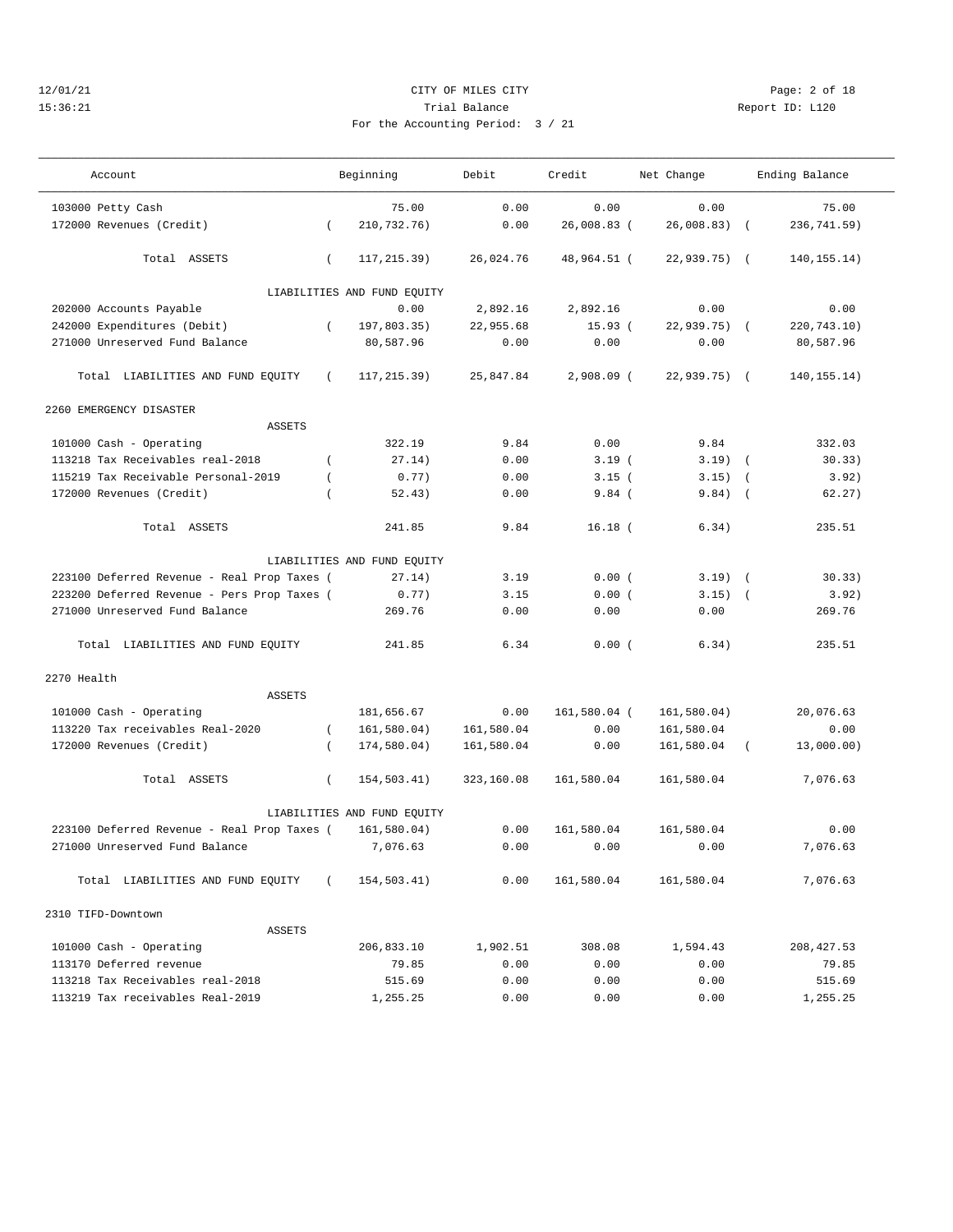#### 12/01/21 CITY OF MILES CITY Page: 3 of 18 15:36:21 Trial Balance Report ID: L120 For the Accounting Period: 3 / 21

| Account                                   | Beginning                   | Debit      | Credit       | Net Change      | Ending Balance            |
|-------------------------------------------|-----------------------------|------------|--------------|-----------------|---------------------------|
| 115180 Deferred revenue-audit             | 1.46                        | 0.00       | 0.00         | 0.00            | 1.46                      |
| 115219 Tax Receivable Personal-2019       | 6.99                        | 0.00       | 0.00         | 0.00            | 6.99                      |
| 115220 Tax Receivable Personal-2020       | 488.73                      | 0.00       | 0.00         | 0.00            | 488.73                    |
| 172000 Revenues (Credit)                  | 73,911.63)<br>$\left($      | 0.00       | $1,902.30$ ( | 1,902.30)       | 75,813.93)                |
| Total ASSETS                              | 135,269.44                  | 1,902.51   | $2,210.38$ ( | 307.87)         | 134,961.57                |
|                                           | LIABILITIES AND FUND EQUITY |            |              |                 |                           |
| 202000 Accounts Payable                   | 0.00                        | 66.13      | 66.13        | 0.00            | 0.00                      |
| 223100 Deferred Revenue - Real Prop Taxes | 1,850.79                    | 0.00       | 0.00         | 0.00            | 1,850.79                  |
| 223200 Deferred Revenue - Pers Prop Taxes | 497.18                      | 0.00       | 0.00         | 0.00            | 497.18                    |
| 242000 Expenditures (Debit)               | 16, 597.13)<br>$\left($     | 308.08     | $0.21$ (     | $307.87)$ (     | 16,905.00)                |
| 271000 Unreserved Fund Balance            | 149,518.60                  | 0.00       | 0.00         | 0.00            | 149,518.60                |
| Total LIABILITIES AND FUND EQUITY         | 135,269.44                  | 374.21     | 66.34 (      | 307.87)         | 134,961.57                |
| 2350 Local Government/Study Commission    |                             |            |              |                 |                           |
| <b>ASSETS</b>                             |                             |            |              |                 |                           |
| 101000 Cash - Operating                   | 0.47                        | 0.00       | 0.00         | 0.00            | 0.47                      |
| Total ASSETS                              | 0.47                        | 0.00       | 0.00         | 0.00            | 0.47                      |
|                                           | LIABILITIES AND FUND EQUITY |            |              |                 |                           |
| 271000 Unreserved Fund Balance            | 0.47                        | 0.00       | 0.00         | 0.00            | 0.47                      |
| Total LIABILITIES AND FUND EQUITY         | 0.47                        | 0.00       | 0.00         | 0.00            | 0.47                      |
| 2372 Permissive Medical Levy              |                             |            |              |                 |                           |
| <b>ASSETS</b>                             |                             |            |              |                 |                           |
| 101000 Cash - Operating                   | 23,857.19                   | 163,621.29 | 143,559.35   | 20,061.94       | 43,919.13                 |
| 113216 Tax Receivables real-2016          | 47.22)<br>$\overline{(\ }$  | 0.00       | 0.00         | 0.00            | 47.22)<br>$\left($        |
| 113217 Tax receivables real-2017          | 54.92)<br>$\left($          | 0.00       | $16.37$ (    | $16.37)$ (      | 71.29)                    |
| 113218 Tax Receivables real-2018          | 805.65                      | 0.00       | 38.32(       | 38.32)          | 767.33                    |
| 113219 Tax receivables Real-2019          | 939.92                      | 0.00       | 83.39 (      | 83.39)          | 856.53                    |
| 113220 Tax receivables Real-2020          | 642.26)<br>$\left($         | 0.00       | 163,388.42 ( | 163, 388.42)    | 164,030.68)               |
| 115217 Tax receivable personal-2017       | 1.26)<br>$\overline{(\ }$   | 0.00       | 0.00         | 0.00            | 1.26)<br>$\left($         |
| 115218 Tax Receivable Personal-2018       | 1.19)                       | 0.00       | 0.00         | 0.00            | 1.19)<br>$\overline{(\ }$ |
| 115219 Tax Receivable Personal-2019       | 71.01                       | 0.00       | $37.82$ (    | 37.82)          | 33.19                     |
| 115220 Tax Receivable Personal-2020       | 97.41                       | 0.00       | 44.68 (      | 44.68)          | 52.73                     |
| 172000 Revenues (Credit)                  | 4,758.02)                   | 0.00       | 163,621.29 ( | 163,621.29) (   | 168, 379. 31)             |
| Total ASSETS                              | 20,266.31                   | 163,621.29 | 470,789.64 ( | $307, 168.35$ ( | 286,902.04)               |
|                                           | LIABILITIES AND FUND EQUITY |            |              |                 |                           |
| 223100 Deferred Revenue - Real Prop Taxes | 1,001.17                    | 163,526.50 | 0.00(        | $163,526.50$ (  | 162, 525.33)              |
| 223200 Deferred Revenue - Pers Prop Taxes | 165.97                      | 82.50      | 0.00(        | 82.50)          | 83.47                     |
| 242000 Expenditures (Debit)               | 0.00                        | 143,559.35 | 0.00(        | 143,559.35) (   | 143,559.35)               |
| 271000 Unreserved Fund Balance            | 19,099.17                   | 0.00       | 0.00         | 0.00            | 19,099.17                 |
|                                           |                             |            |              |                 |                           |
| Total LIABILITIES AND FUND EQUITY         | 20,266.31                   | 307,168.35 | 0.00(        | 307,168.35) (   | 286,902.04)               |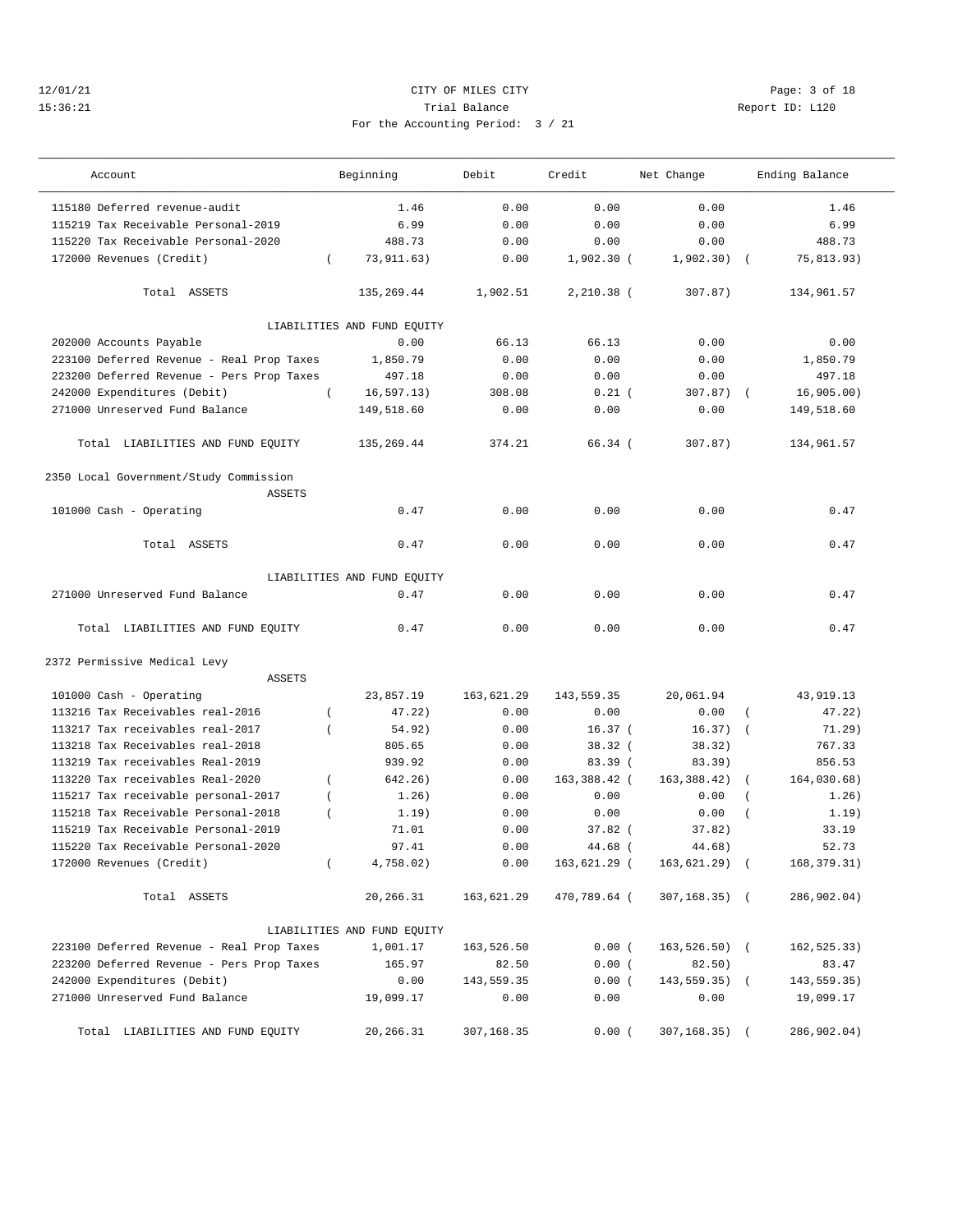#### 12/01/21 CITY OF MILES CITY Page: 4 of 18 15:36:21 Trial Balance Report ID: L120 For the Accounting Period: 3 / 21

| Account                                    | Beginning                   | Debit     | Credit      | Net Change      | Ending Balance         |  |  |
|--------------------------------------------|-----------------------------|-----------|-------------|-----------------|------------------------|--|--|
|                                            |                             |           |             |                 |                        |  |  |
| 2390 DRUG FORFEITURE                       |                             |           |             |                 |                        |  |  |
| <b>ASSETS</b>                              |                             |           |             |                 |                        |  |  |
| 101000 Cash - Operating                    | 4,552.42                    | 0.00      | 0.00        | 0.00            | 4,552.42               |  |  |
| 172000 Revenues (Credit)                   | 2,152.42)<br>$\left($       | 0.00      | 0.00        | 0.00            | 2,152.42)<br>$\left($  |  |  |
| Total ASSETS                               | 2,400.00                    | 0.00      | 0.00        | 0.00            | 2,400.00               |  |  |
|                                            | LIABILITIES AND FUND EQUITY |           |             |                 |                        |  |  |
| 271000 Unreserved Fund Balance             | 2,400.00                    | 0.00      | 0.00        | 0.00            | 2,400.00               |  |  |
| Total LIABILITIES AND FUND EQUITY          | 2,400.00                    | 0.00      | 0.00        | 0.00            | 2,400.00               |  |  |
| 2394 BUILDING CODE ENFORCEMENT             |                             |           |             |                 |                        |  |  |
| <b>ASSETS</b>                              |                             |           |             |                 |                        |  |  |
| 101000 Cash - Operating                    | 99,005.05                   | 6,713.38  | 15,018.08 ( | 8,304.70)       | 90,700.35              |  |  |
| 172000 Revenues (Credit)                   | 54,296.89)<br>$\left($      | 12,750.00 | 6,712.00    | 6,038.00        | 48,258.89)<br>$\left($ |  |  |
| Total ASSETS                               | 44,708.16                   | 19,463.38 | 21,730.08 ( | 2, 266.70)      | 42, 441.46             |  |  |
|                                            | LIABILITIES AND FUND EQUITY |           |             |                 |                        |  |  |
| 202000 Accounts Payable                    | 0.00                        | 166.01    | 166.01      | 0.00            | 0.00                   |  |  |
| 242000 Expenditures (Debit)                | 65,712.05)<br>$\left($      | 2,268.08  | $1.38$ (    | $2, 266, 70$ (  | 67,978.75)             |  |  |
| 271000 Unreserved Fund Balance             | 110,420.21                  | 0.00      | 0.00        | 0.00            | 110,420.21             |  |  |
| Total LIABILITIES AND FUND EQUITY          | 44,708.16                   | 2,434.09  | $167.39$ (  | 2, 266.70)      | 42, 441.46             |  |  |
| 2400 LTG M D#165-(Gen City)                |                             |           |             |                 |                        |  |  |
| ASSETS                                     |                             |           |             |                 |                        |  |  |
| 101000 Cash - Operating                    | 83,966.14                   | 1,870.98  | 13,264.40 ( | 11,393.42)      | 72,572.72              |  |  |
| 118140 Special Assessments Receivables-201 | 39.03                       | 0.00      | 0.00        | 0.00            | 39.03                  |  |  |
| 118150 Special Assessments Receivables-201 | 40.74                       | 0.00      | 0.00        | 0.00            | 40.74                  |  |  |
| 118160 Special Assessments Receivables-201 | 85.14                       | 0.00      | 0.00        | 0.00            | 85.14                  |  |  |
| 118170 Special Assessments Receivables-201 | 698.70                      | 0.00      | $36.14$ (   | 36.14)          | 662.56                 |  |  |
| 118180 Special Assessments Received-2018   | 1,559.82                    | 0.00      | $81.51$ (   | 81.51)          | 1,478.31               |  |  |
| 118190 Special Assessments Receivables-201 | 1,393.05                    | 0.00      | 134.53 (    | 134.53)         | 1,258.52               |  |  |
| 118200 Special Assmts Receivable 2000      | 64,696.81                   | 0.00      | 1,556.76 (  | 1,556.76)       | 63,140.05              |  |  |
| 172000 Revenues (Credit)                   | 102, 423. 26)<br>$\left($   | 0.00      | 1,870.98 (  | 1,870.98)       | 104,294.24)            |  |  |
| Total ASSETS                               | 50,056.17                   | 1,870.98  | 16,944.32 ( | 15,073.34)      | 34,982.83              |  |  |
|                                            | LIABILITIES AND FUND EQUITY |           |             |                 |                        |  |  |
| 202000 Accounts Payable                    | 0.00                        | 13,264.40 | 13,264.40   | 0.00            | 0.00                   |  |  |
| 223000 Deferred Revenue/Uncollected Taxes  | 68,513.29                   | 1,808.94  | 0.00(       | 1,808.94)       | 66,704.35              |  |  |
| 242000 Expenditures (Debit)                | $\sqrt{2}$<br>103,238.64)   | 13,264.40 | 0.00(       | $13, 264, 40$ ( | 116,503.04)            |  |  |
| 271000 Unreserved Fund Balance             | 84,781.52                   | 0.00      | 0.00        | 0.00            | 84,781.52              |  |  |
| Total LIABILITIES AND FUND EQUITY          | 50,056.17                   | 28,337.74 | 13,264.40 ( | 15,073.34)      | 34,982.83              |  |  |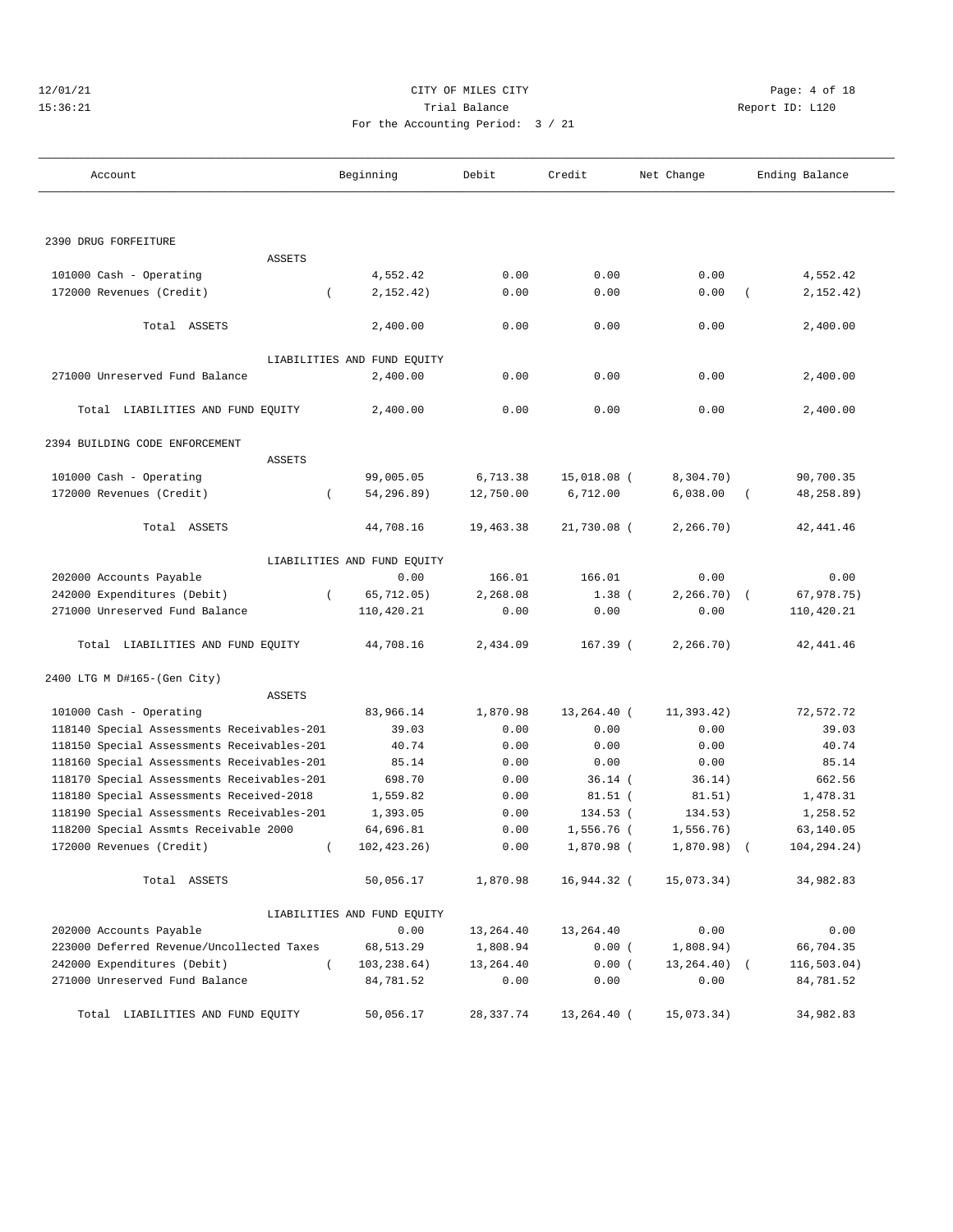# 12/01/21 CITY OF MILES CITY CHARGES CITY CONTROLLER Page: 5 of 18 15:36:21 Trial Balance Report ID: L120 For the Accounting Period: 3 / 21

| Account                          | Beginning | Debit  | Credit     | Net Change | Ending Balance |  |
|----------------------------------|-----------|--------|------------|------------|----------------|--|
| 2420 LTG M D#167-(MilesAddn Etc) |           |        |            |            |                |  |
|                                  | ASSETS    |        |            |            |                |  |
| 101000 Cash - Operating          | 17,753.67 | 127.21 | 1,679.58 ( | 1,552.37)  | 16,201.30      |  |

| ASSETS                                        |                             |          |              |                         |            |
|-----------------------------------------------|-----------------------------|----------|--------------|-------------------------|------------|
| 101000 Cash - Operating                       | 17,753.67                   | 127.21   | $1,679.58$ ( | 1,552.37)               | 16,201.30  |
| 118170 Special Assessments Receivables-201    | 0.04                        | 0.00     | 0.00         | 0.00                    | 0.04       |
| 118180 Special Assessments Received-2018      | 66.18                       | 0.00     | 0.00         | 0.00                    | 66.18      |
| 118190 Special Assessments Receivables-201    | 189.80                      | 0.00     | 0.00         | 0.00                    | 189.80     |
| 118200 Special Assmts Receivable 2000         | 6,504.87                    | 0.00     | 125.97 (     | 125.97)                 | 6,378.90   |
| 172000 Revenues (Credit)                      | 9,921.74)                   | 0.00     | $127.21$ (   | 127.21)<br>$\sqrt{ }$   | 10,048.95) |
| Total ASSETS                                  | 14,592.82                   | 127.21   | 1,932.76 (   | 1,805.55)               | 12,787.27  |
|                                               | LIABILITIES AND FUND EQUITY |          |              |                         |            |
| 202000 Accounts Payable                       | 0.00                        | 1,679.58 | 1,679.58     | 0.00                    | 0.00       |
| 223000 Deferred Revenue/Uncollected Taxes     | 6,760.89                    | 125.97   | 0.00(        | 125.97)                 | 6,634.92   |
| 242000 Expenditures (Debit)<br>$\left($       | 13,889.73)                  | 1,679.58 | 0.00(        | 1,679.58)               | 15,569.31) |
| 271000 Unreserved Fund Balance                | 21,721.66                   | 0.00     | 0.00         | 0.00                    | 21,721.66  |
| Total LIABILITIES AND FUND EQUITY             | 14,592.82                   | 3,485.13 | $1,679.58$ ( | 1,805.55)               | 12,787.27  |
| 2430 LTG M D#171-(Balsam Est)                 |                             |          |              |                         |            |
| <b>ASSETS</b>                                 |                             |          |              |                         |            |
| 101000 Cash - Operating                       | 1,005.15                    | 71.19    | 889.74 (     | 818.55)                 | 186.60     |
| 118200 Special Assmts Receivable 2000         | 2,033.56                    | 0.00     | $70.49$ (    | 70.49)                  | 1,963.07   |
| 172000 Revenues (Credit)                      | 2,703.70)                   | 0.00     | 71.19(       | 71.19)<br>$\sqrt{ }$    | 2,774.89)  |
| Total ASSETS                                  | 335.01                      | 71.19    | 1,031.42 (   | $960.23$ (              | 625.22)    |
|                                               | LIABILITIES AND FUND EQUITY |          |              |                         |            |
| 202000 Accounts Payable                       | 0.00                        | 889.74   | 889.74       | 0.00                    | 0.00       |
| 223000 Deferred Revenue/Uncollected Taxes     | 2,033.56                    | 70.49    | 0.00(        | 70.49)                  | 1,963.07   |
| 242000 Expenditures (Debit)<br>$\left($       | 5,964.85)                   | 977.24   | 87.50(       | 889.74)<br>$\sqrt{ }$   | 6,854.59)  |
| 271000 Unreserved Fund Balance                | 4,266.30                    | 0.00     | 0.00         | 0.00                    | 4,266.30   |
| Total LIABILITIES AND FUND EQUITY             | 335.01                      | 1,937.47 | 977.24 (     | 960.23)<br>$\sqrt{2}$   | 625.22)    |
| 2440 LTG M D#172-(Main Str)                   |                             |          |              |                         |            |
| ASSETS                                        |                             |          |              |                         |            |
| 101000 Cash - Operating                       | 9,665.68                    | 75.83    | $3,681.92$ ( | 3,606.09                | 6,059.59   |
| 118200 Special Assmts Receivable 2000         | 11,202.38                   | 0.00     | 75.09 (      | 75.09)                  | 11, 127.29 |
| 172000 Revenues (Credit)                      | 19,647.68)                  | 0.00     | 75.83(       | 75.83)<br>$\sqrt{ }$    | 19,723.51) |
| Total ASSETS                                  | 1,220.38                    | 75.83    | 3,832.84 (   | 3,757.01)<br>$\sqrt{ }$ | 2,536.63)  |
|                                               | LIABILITIES AND FUND EQUITY |          |              |                         |            |
| 202000 Accounts Payable                       | 0.00                        | 3,681.92 | 3,681.92     | 0.00                    | 0.00       |
| 223000 Deferred Revenue/Uncollected Taxes     | 11,202.38                   | 75.09    | 0.00(        | 75.09)                  | 11,127.29  |
| 242000 Expenditures (Debit)<br>$\overline{ }$ | 19,349.46)                  | 3,681.92 | 0.00(        | 3,681.92)<br>$\left($   | 23,031.38) |
| 271000 Unreserved Fund Balance                | 9,367.46                    | 0.00     | 0.00         | 0.00                    | 9,367.46   |
| Total LIABILITIES AND FUND EQUITY             | 1,220.38                    | 7,438.93 | 3,681.92 (   | 3,757.01)<br>$\left($   | 2, 536.63) |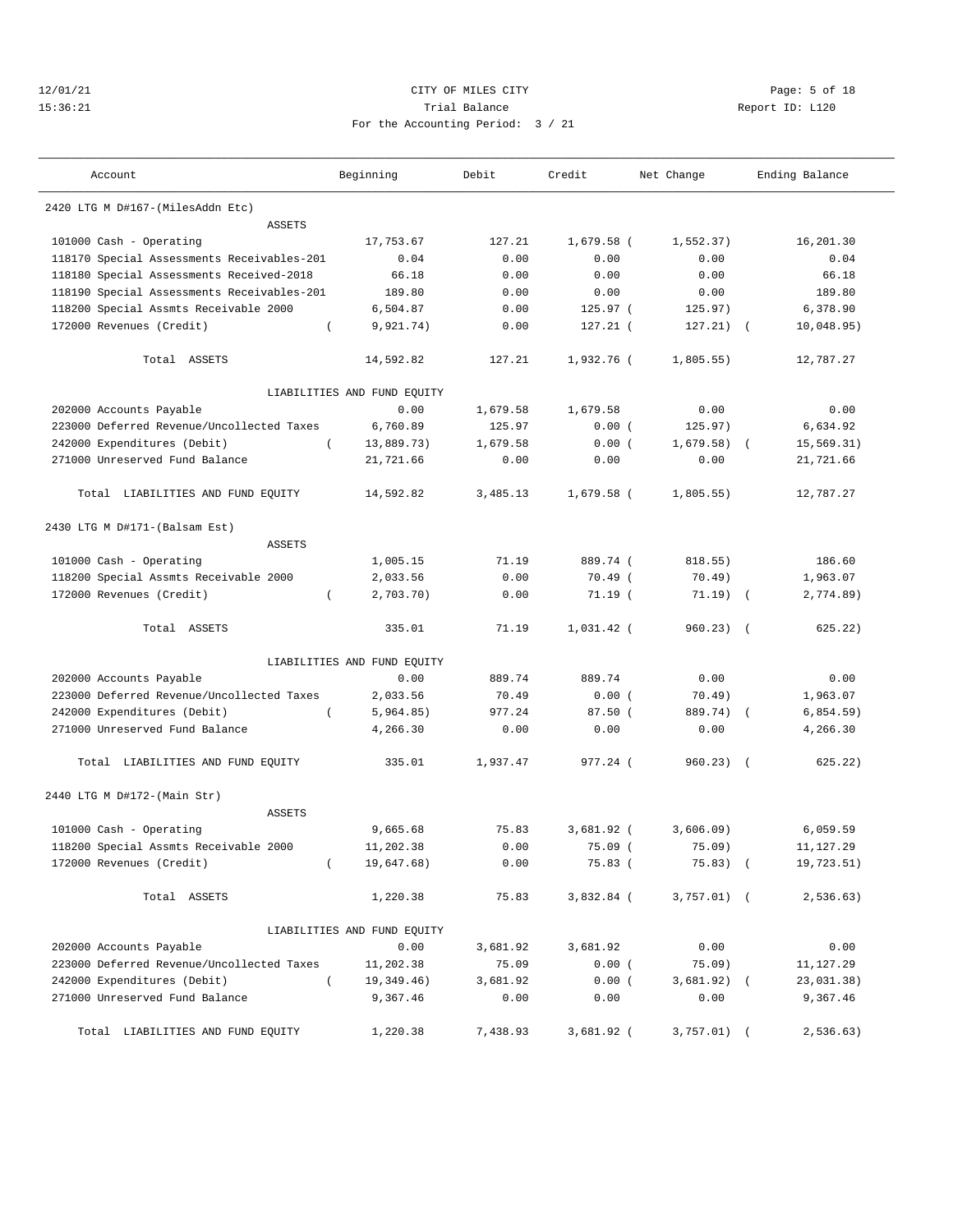#### 12/01/21 CITY OF MILES CITY Page: 6 of 18 15:36:21 Trial Balance Report ID: L120 For the Accounting Period: 3 / 21

| Account                                               | Beginning        |                             | Debit    | Credit     | Net Change | Ending Balance |           |  |
|-------------------------------------------------------|------------------|-----------------------------|----------|------------|------------|----------------|-----------|--|
|                                                       |                  |                             |          |            |            |                |           |  |
| 2450 LTG M D#195-(SG-Trico)                           |                  |                             |          |            |            |                |           |  |
| <b>ASSETS</b>                                         |                  |                             |          |            |            |                |           |  |
| 101000 Cash - Operating                               |                  | 2,057.05                    | 14.17    | $525.00$ ( | 510.83)    |                | 1,546.22  |  |
| 118200 Special Assmts Receivable 2000                 |                  | 1,297.87                    | 0.00     | $14.03$ (  | 14.03)     |                | 1,283.84  |  |
| 172000 Revenues (Credit)                              | $\left($         | 1,906.34)                   | 0.00     | 14.17 (    | 14.17)     | $\sqrt{2}$     | 1,920.51) |  |
| Total ASSETS                                          |                  | 1,448.58                    | 14.17    | $553.20$ ( | 539.03)    |                | 909.55    |  |
|                                                       |                  | LIABILITIES AND FUND EQUITY |          |            |            |                |           |  |
| 202000 Accounts Payable                               |                  | 0.00                        | 525.00   | 525.00     | 0.00       |                | 0.00      |  |
| 223000 Deferred Revenue/Uncollected Taxes             |                  | 1,297.87                    | 14.03    | 0.00(      | 14.03)     |                | 1,283.84  |  |
| 242000 Expenditures (Debit)                           |                  | 5,076.84)                   | 525.00   | 0.00(      | 525.00)    | $\sqrt{2}$     | 5,601.84) |  |
| 271000 Unreserved Fund Balance                        |                  | 5,227.55                    | 0.00     | 0.00       | 0.00       |                | 5,227.55  |  |
| Total LIABILITIES AND FUND EQUITY                     |                  | 1,448.58                    | 1,064.03 | $525.00$ ( | 539.03)    |                | 909.55    |  |
| 2470 LTG M D#202-(SG-MDU&NV)                          |                  |                             |          |            |            |                |           |  |
| <b>ASSETS</b>                                         |                  |                             |          |            |            |                |           |  |
| 101000 Cash - Operating                               |                  | 4,256.93                    | 0.00     | 455.51 (   | 455.51)    |                | 3,801.42  |  |
| 118180 Special Assessments Received-2018              |                  | 98.28                       | 0.00     | 0.00       | 0.00       |                | 98.28     |  |
| 118190 Special Assessments Receivables-201            |                  | 141.48                      | 0.00     | 0.00       | 0.00       |                | 141.48    |  |
| 118200 Special Assmts Receivable 2000                 |                  | 2,315.98                    | 0.00     | 0.00       | 0.00       |                | 2,315.98  |  |
| 172000 Revenues (Credit)                              | $\left($         | 3,689.34)                   | 0.00     | 0.00       | 0.00       |                | 3,689.34) |  |
| Total ASSETS                                          |                  | 3,123.33                    | 0.00     | 455.51 (   | 455.51)    |                | 2,667.82  |  |
|                                                       |                  | LIABILITIES AND FUND EQUITY |          |            |            |                |           |  |
| 202000 Accounts Payable                               |                  | 0.00                        | 455.51   | 455.51     | 0.00       |                | 0.00      |  |
| 223000 Deferred Revenue/Uncollected Taxes             |                  | 2,555.74                    | 0.00     | 0.00       | 0.00       |                | 2,555.74  |  |
| 242000 Expenditures (Debit)                           | $\left($         | 4,530.60)                   | 455.51   | 0.00(      | 455.51)    |                | 4,986.11) |  |
| 271000 Unreserved Fund Balance                        |                  | 5,098.19                    | 0.00     | 0.00       | 0.00       |                | 5,098.19  |  |
| Total LIABILITIES AND FUND EQUITY                     |                  | 3,123.33                    | 911.02   | 455.51 (   | 455.51)    |                | 2,667.82  |  |
| 2480 LTG M M#173-(Milestown Estates)<br><b>ASSETS</b> |                  |                             |          |            |            |                |           |  |
|                                                       |                  |                             | 0.00     | $32.23$ (  | 32.23)     |                | 1,190.48  |  |
| 101000 Cash - Operating                               |                  | 1,222.71                    |          |            |            |                |           |  |
| 118200 Special Assmts Receivable 2000                 |                  | 856.32                      | 0.00     | 0.00       | 0.00       |                | 856.32    |  |
| 172000 Revenues (Credit)                              | $\overline{(\ }$ | 2,423.71)                   | 0.00     | 0.00       | 0.00       |                | 2,423.71) |  |
| Total ASSETS                                          | $\overline{(\ }$ | 344.68)                     | 0.00     | 32.23(     | $32.23)$ ( |                | 376.91)   |  |
|                                                       |                  | LIABILITIES AND FUND EQUITY |          |            |            |                |           |  |
| 202000 Accounts Payable                               |                  | 0.00                        | 32.23    | 32.23      | 0.00       |                | 0.00      |  |
| 223000 Deferred Revenue/Uncollected Taxes             |                  | 856.32                      | 0.00     | 0.00       | 0.00       |                | 856.32    |  |
| 242000 Expenditures (Debit)                           |                  | 2,309.08)                   | 32.23    | 0.00(      | 32.23)     |                | 2,341.31) |  |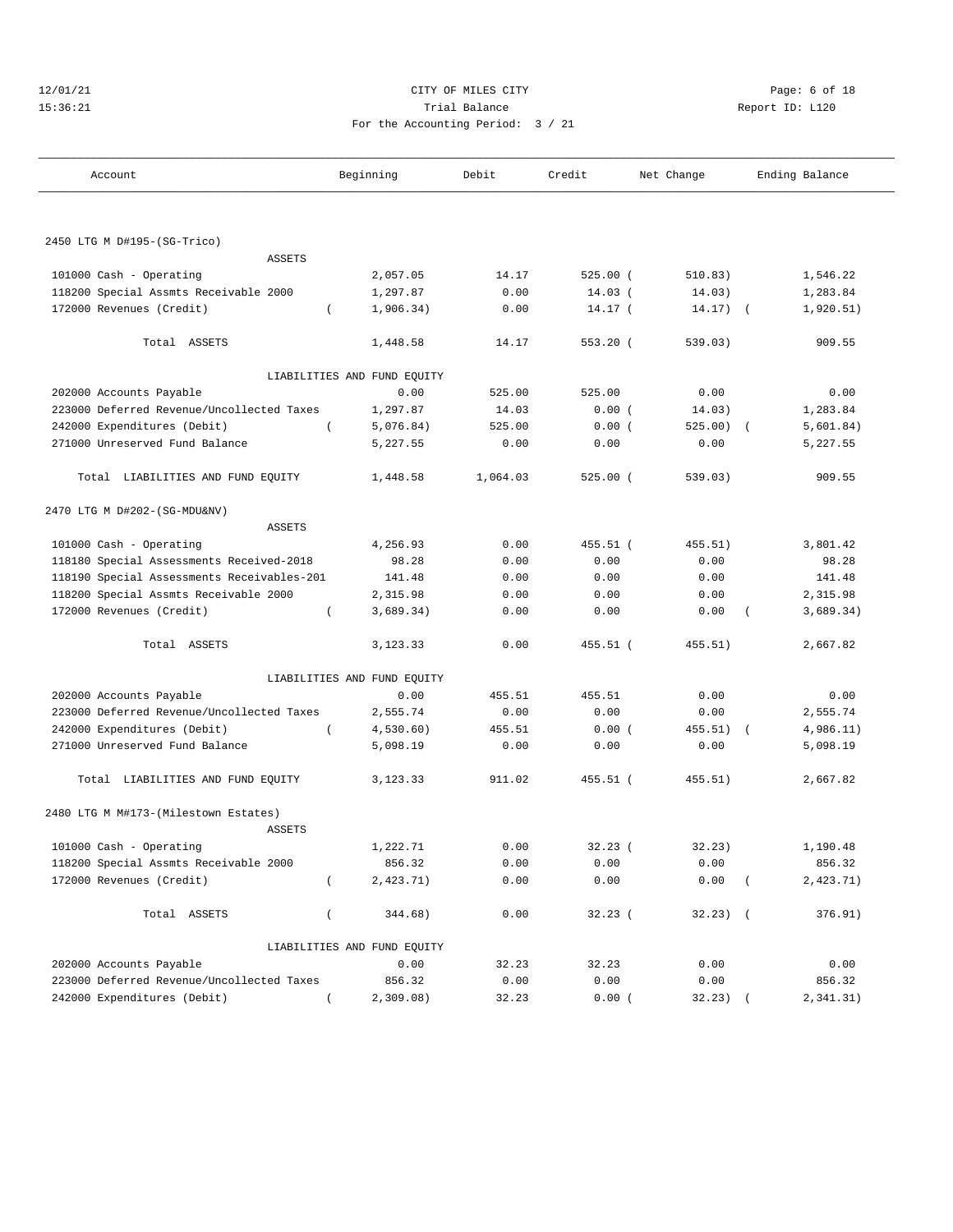# $12/01/21$  Page: 7 of 18<br>15:36:21 Page: 7 of 18<br>15:36:21 Trial Balance Page: 7 of 18 15:36:21 Trial Balance Report ID: L120 For the Accounting Period: 3 / 21

| Account                                       | Beginning                   | Debit      | Credit        | Net Change      | Ending Balance              |  |
|-----------------------------------------------|-----------------------------|------------|---------------|-----------------|-----------------------------|--|
| 271000 Unreserved Fund Balance                | 1,108.08                    | 0.00       | 0.00          | 0.00            | 1,108.08                    |  |
| Total LIABILITIES AND FUND EQUITY<br>$\left($ | 344.68)                     | 64.46      | 32.23(        | $32.23)$ (      | 376.91)                     |  |
| 2510 STR MAINT DIST #204                      |                             |            |               |                 |                             |  |
| ASSETS                                        |                             |            |               |                 |                             |  |
| 101000 Cash - Operating                       | 84,585.78                   | 134,756.89 | 115,831.97    | 18,924.92       | 103,510.70                  |  |
| 118130 Special Assessments Receivable 2013    | 32.59                       | 0.00       | 0.00          | 0.00            | 32.59                       |  |
| 118140 Special Assessments Receivables-201    | 31.99                       | 0.00       | 0.00          | 0.00            | 31.99                       |  |
| 118150 Special Assessments Receivables-201    | 34.52                       | 0.00       | 0.00          | 0.00            | 34.52                       |  |
| 118160 Special Assessments Receivables-201    | 180.96                      | 0.00       | 0.00          | 0.00            | 180.96                      |  |
| 118170 Special Assessments Receivables-201    | 1,354.46                    | 0.00       | 208.76 (      | 208.76)         | 1,145.70                    |  |
| 118180 Special Assessments Received-2018      | 6,439.85                    | 0.00       | 654.94 (      | 654.94)         | 5,784.91                    |  |
| 118190 Special Assessments Receivables-201    | 11,472.60                   | 0.00       | $1,071.42$ (  | 1,071.42)       | 10,401.18                   |  |
| 118200 Special Assmts Receivable 2000         | 716,014.50                  | 0.00       | 9,732.74 (    | 9,732.74)       | 706,281.76                  |  |
| 132000 Due From Government (Short Term)       | 18,400.00                   | 0.00       | 0.00          | 0.00            | 18,400.00                   |  |
| 172000 Revenues (Credit)                      | (1, 732, 619.32)            | 0.00       | 134,610.66 (  | 134,610.66)     | 1,867,229.98)<br>$\sqrt{2}$ |  |
| Total ASSETS<br>$\left($                      | 894,072.07)                 | 134,756.89 | 262,110.49 (  | $127, 353.60$ ( | 1,021,425.67)               |  |
|                                               | LIABILITIES AND FUND EQUITY |            |               |                 |                             |  |
| 202000 Accounts Payable                       | 77,439.76                   | 11,505.91  | 11,505.91     | 0.00            | 77,439.76                   |  |
| 223000 Deferred Revenue/Uncollected Taxes     | 735,561.48                  | 11,667.86  | 0.00(         | 11,667.86)      | 723,893.62                  |  |
| 242000 Expenditures (Debit)                   | (2,064,233.43)              | 115,831.97 | $146.23$ (    | 115,685.74)     | 2, 179, 919. 17)            |  |
| 271000 Unreserved Fund Balance                | 357,160.12                  | 0.00       | 0.00          | 0.00            | 357,160.12                  |  |
| Total LIABILITIES AND FUND EQUITY<br>$\left($ | 894,072.07)                 | 139,005.74 | $11,652.14$ ( | $127, 353.60$ ( | 1,021,425.67)               |  |
| 2520 STR MAINT DIST #205                      |                             |            |               |                 |                             |  |
| <b>ASSETS</b>                                 |                             |            |               |                 |                             |  |
| 101000 Cash - Operating                       | 248,537.42                  | 34,639.94  | 37,338.30 (   | 2,698.36)       | 245,839.06                  |  |
| 118140 Special Assessments Receivables-201    | 214.50                      | 0.00       | 0.00          | 0.00            | 214.50                      |  |
| 118150 Special Assessments Receivables-201    | 210.08                      | 0.00       | 0.00          | 0.00            | 210.08                      |  |
| 118160 Special Assessments Receivables-201    | 317.14                      | 0.00       | 0.00          | 0.00            | 317.14                      |  |
| 118170 Special Assessments Receivables-201    | 1,646.90                    | 0.00       | 0.00          | 0.00            | 1,646.90                    |  |
| 118180 Special Assessments Received-2018      | 4,516.35                    | 0.00       | 0.00          | 0.00            | 4,516.35                    |  |
| 118190 Special Assessments Receivables-201    | 1,428.69                    | 0.00       | $80.68$ (     | 80.68)          | 1,348.01                    |  |
| 118200 Special Assmts Receivable 2000         | 78,493.22                   | 0.00       | $3,728.85$ (  | 3,728.85)       | 74,764.37                   |  |
| 132000 Due From Government (Short Term)       | 4,600.00                    | 0.00       | 0.00          | 0.00            | 4,600.00                    |  |
| 172000 Revenues (Credit)<br>$\left($          | 137,385.60)                 | 0.00       | 34,057.56 (   | 34,057.56)      | 171,443.16)                 |  |
| Total ASSETS                                  | 202,578.70                  | 34,639.94  | 75,205.39 (   | 40, 565.45)     | 162,013.25                  |  |
|                                               | LIABILITIES AND FUND EQUITY |            |               |                 |                             |  |
| 202000 Accounts Payable                       | 0.00                        | 3,813.89   | 3,813.89      | 0.00            | 0.00                        |  |
| 223000 Deferred Revenue/Uncollected Taxes     | 86,826.72                   | 3,809.53   | 0.00(         | 3,809.53)       | 83,017.19                   |  |
| 242000 Expenditures (Debit)<br>$\left($       | 124,735.63)                 | 37, 338.30 | 582.38 (      | 36,755.92) (    | 161,491.55)                 |  |
| 271000 Unreserved Fund Balance                | 240,487.61                  | 0.00       | 0.00          | 0.00            | 240,487.61                  |  |
| Total LIABILITIES AND FUND EQUITY             | 202,578.70                  | 44,961.72  | 4,396.27 (    | 40, 565.45)     | 162,013.25                  |  |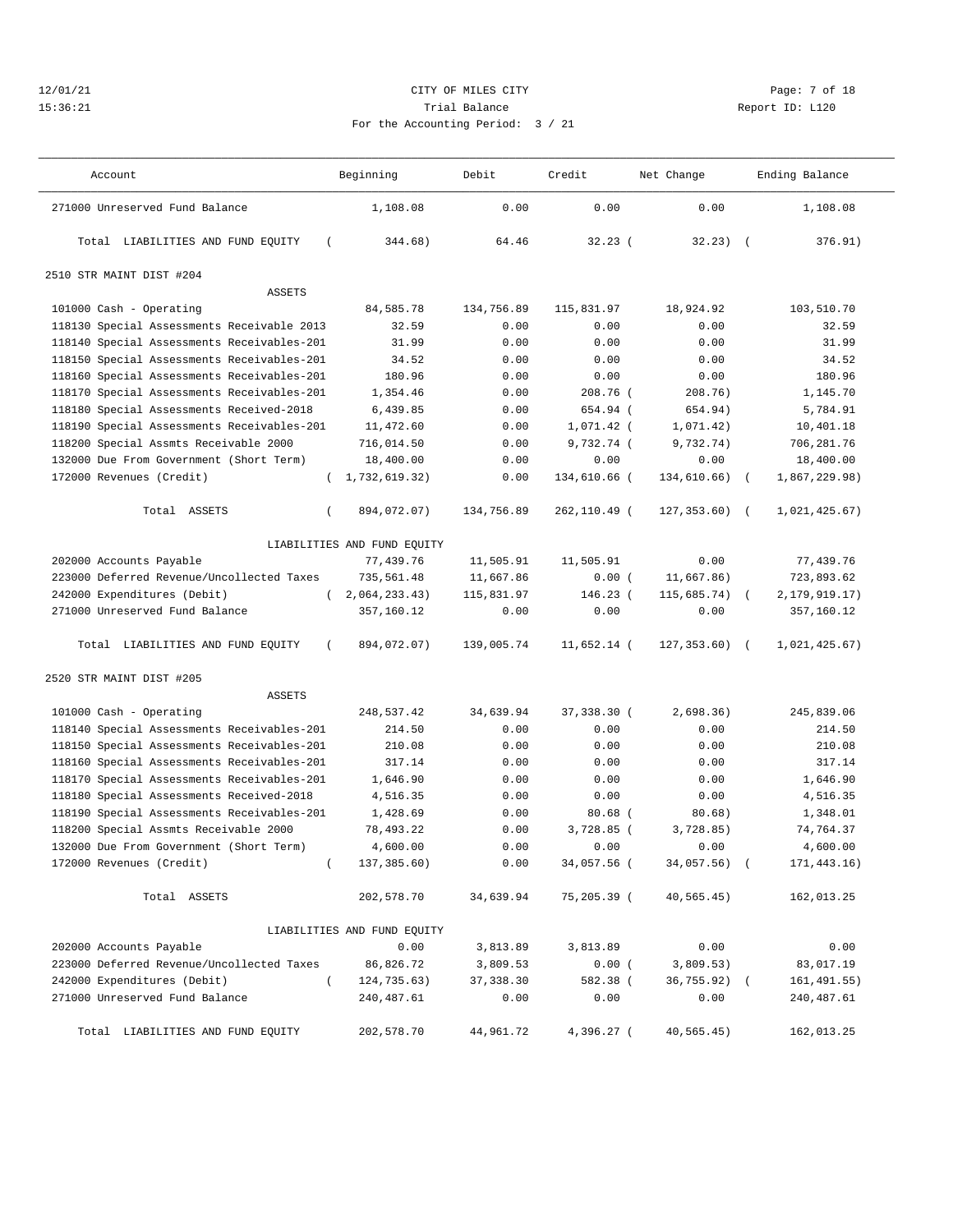#### 12/01/21 CITY OF MILES CITY Page: 8 of 18 15:36:21 Trial Balance Report ID: L120 For the Accounting Period: 3 / 21

———————————————————————————————————————————————————————————————————————————————————————————————————————————————————————————————————

| Account                                      |               | Beginning                   | Debit      | Credit       | Net Change                |            | Ending Balance |
|----------------------------------------------|---------------|-----------------------------|------------|--------------|---------------------------|------------|----------------|
|                                              |               |                             |            |              |                           |            |                |
|                                              |               |                             |            |              |                           |            |                |
| 2540 STR MAINT DIST#207-(MILESTOWN ESTATES)  |               |                             |            |              |                           |            |                |
|                                              | <b>ASSETS</b> |                             |            |              |                           |            |                |
| 101000 Cash - Operating                      |               | 5,400.82                    | 1.87       | 400.70 (     | 398.83)                   |            | 5,001.99       |
| 118200 Special Assmts Receivable 2000        |               | 1,140.24                    | 0.00       | 0.00         | 0.00                      |            | 1,140.24       |
| 172000 Revenues (Credit)                     | $\left($      | 3,494.70)                   | 0.00       | 0.00         | 0.00                      | $\left($   | 3,494.70)      |
| Total ASSETS                                 |               | 3,046.36                    | 1.87       | 400.70 (     | 398.83)                   |            | 2,647.53       |
|                                              |               | LIABILITIES AND FUND EQUITY |            |              |                           |            |                |
| 223000 Deferred Revenue/Uncollected Taxes    |               | 1,140.24                    | 0.00       | 0.00         | 0.00                      |            | 1,140.24       |
| 242000 Expenditures (Debit)                  | $\left($      | 3, 571.63)                  | 400.70     | $1.87$ (     | 398.83) (                 |            | 3,970.46)      |
| 271000 Unreserved Fund Balance               |               | 5,477.75                    | 0.00       | 0.00         | 0.00                      |            | 5,477.75       |
| Total LIABILITIES AND FUND EQUITY            |               | 3,046.36                    | 400.70     | $1.87$ (     | 398.83)                   |            | 2,647.53       |
| 2701 Fire Grants                             |               |                             |            |              |                           |            |                |
|                                              | <b>ASSETS</b> |                             |            |              |                           |            |                |
| 101000 Cash - Operating                      |               | 6,108.70                    | 2.00       | 0.00         | 2.00                      |            | 6,110.70       |
| 172000 Revenues (Credit)                     |               | 0.00                        | 0.00       | 2.00(        | $2.00)$ (                 |            | 2.00)          |
|                                              |               |                             |            |              |                           |            |                |
| Total ASSETS                                 |               | 6,108.70                    | 2.00       | 2.00         | 0.00                      |            | 6,108.70       |
|                                              |               | LIABILITIES AND FUND EQUITY |            |              |                           |            |                |
| 271000 Unreserved Fund Balance               |               | 6,108.70                    | 0.00       | 0.00         | 0.00                      |            | 6,108.70       |
| Total LIABILITIES AND FUND EQUITY            |               | 6,108.70                    | 0.00       | 0.00         | 0.00                      |            | 6,108.70       |
| 2820 GAS TAX                                 |               |                             |            |              |                           |            |                |
|                                              | <b>ASSETS</b> |                             |            |              |                           |            |                |
| 101000 Cash - Operating                      |               | 111,837.79                  | 14,184.04  | 125,408.84 ( | 111,224.80)               |            | 612.99         |
| 172000 Revenues (Credit)                     | $\left($      | 113, 472. 27)               | 0.00       | 14,184.04 (  | 14,184.04)                | $\sqrt{2}$ | 127,656.31)    |
| Total ASSETS                                 | $\left($      | 1,634.48)                   | 14,184.04  | 139,592.88 ( | $125,408.84)$ (           |            | 127,043.32)    |
|                                              |               | LIABILITIES AND FUND EQUITY |            |              |                           |            |                |
| 242000 Expenditures (Debit)                  | $\left($      | 1,634.64)                   | 125,408.84 | 0.00(        | $125,408.84)$ (           |            | 127,043.48)    |
| 271000 Unreserved Fund Balance               |               | 0.16                        | 0.00       | 0.00         | 0.00                      |            | 0.16           |
| Total LIABILITIES AND FUND EQUITY (1,634.48) |               |                             | 125,408.84 |              | $0.00$ ( $125,408.84$ ) ( |            | 127,043.32)    |
| 2821 HB473- Fuel Tax                         |               |                             |            |              |                           |            |                |
|                                              | ASSETS        |                             |            |              |                           |            |                |
| 102131 Restricted Cash- HB473                |               | 1.09                        | 0.00       | 0.00         | 0.00                      |            | 1.09           |
| Total ASSETS                                 |               | 1.09                        | 0.00       | 0.00         | 0.00                      |            | 1.09           |
|                                              |               |                             |            |              |                           |            |                |

LIABILITIES AND FUND EQUITY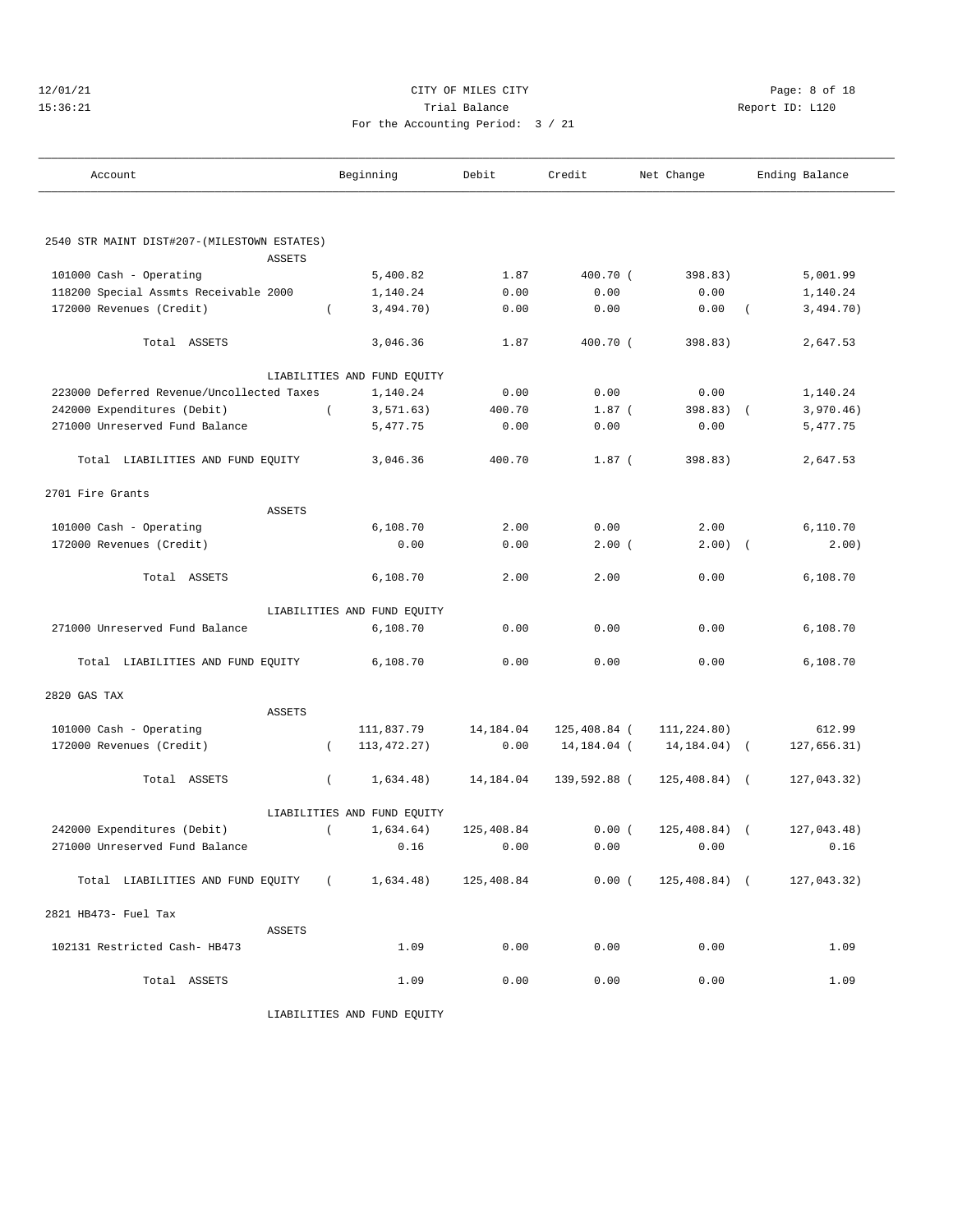# 12/01/21 CITY OF MILES CITY Page: 9 of 18 15:36:21 Trial Balance Report ID: L120 For the Accounting Period: 3 / 21

| Account | Beginning | Debit | Credit | Net Change | Ending Balance |
|---------|-----------|-------|--------|------------|----------------|

| 271000 Unreserved Fund Balance             |                  | 1.09                        | 0.00        | 0.00         | 0.00                     | 1.09        |
|--------------------------------------------|------------------|-----------------------------|-------------|--------------|--------------------------|-------------|
| Total LIABILITIES AND FUND EQUITY          |                  | 1.09                        | 0.00        | 0.00         | 0.00                     | 1.09        |
| 2850 Southeastern Montana Dispatch-911     |                  |                             |             |              |                          |             |
| <b>ASSETS</b>                              |                  |                             |             |              |                          |             |
| 101000 Cash - Operating                    |                  | 75,043.48                   | 74, 254.43  | 12,303.45    | 61,950.98                | 136,994.46  |
| 172000 Revenues (Credit)                   | $\left($         | 94,270.92)                  | 0.00        | 59,331.18 (  | $59,331.18$ (            | 153,602.10) |
| Total ASSETS                               | $\left($         | 19,227.44)                  | 74, 254, 43 | 71,634.63    | 2,619.80<br>$\left($     | 16,607.64)  |
|                                            |                  | LIABILITIES AND FUND EQUITY |             |              |                          |             |
| 202000 Accounts Payable                    |                  | 0.00                        | 12,303.45   | 12,303.45    | 0.00                     | 0.00        |
| 242000 Expenditures (Debit)                | $\left($         | 165, 504.31)                | 12,303.45   | 14,923.25    | 2,619.80<br>$\left($     | 162,884.51) |
| 271000 Unreserved Fund Balance             |                  | 146, 276.87                 | 0.00        | 0.00         | 0.00                     | 146,276.87  |
| Total LIABILITIES AND FUND EQUITY          | $\left($         | 19,227.44)                  | 24,606.90   | 27, 226.70   | 2,619.80<br>$\left($     | 16,607.64)  |
| 2880 LIBRARY GRANTS                        |                  |                             |             |              |                          |             |
| <b>ASSETS</b>                              |                  |                             |             |              |                          |             |
| 101000 Cash - Operating                    |                  | 413.00                      | 0.00        | $262.50$ (   | 262.50)                  | 150.50      |
| 101003 Cash - per capita                   |                  | 22,528.91                   | 0.00        | 0.00         | 0.00                     | 22,528.91   |
| 101020 Cash - Partners Program             |                  | 28,697.64                   | 0.00        | 0.00         | 0.00                     | 28,697.64   |
| 101021 Cash-One Time Endowments            |                  | 1,784.09                    | 0.00        | 0.00         | 0.00                     | 1,784.09    |
| 101030 Cash - Sagebrush Fed/Base Grant     |                  | 20, 212.89                  | 0.00        | 0.00         | 0.00                     | 20, 212.89  |
| 101032 Cash- Library Board of Trustees Mul |                  | 84,050.97                   | 0.00        | 0.00         | 0.00                     | 84,050.97   |
| 172000 Revenues (Credit)                   |                  | 11, 154.92)                 | 0.00        | 0.00         | 0.00<br>$\left($         | 11, 154.92) |
| Total ASSETS                               |                  | 146,532.58                  | 0.00        | $262.50$ (   | 262.50)                  | 146,270.08  |
|                                            |                  | LIABILITIES AND FUND EQUITY |             |              |                          |             |
| 202000 Accounts Payable                    |                  | 0.00                        | 262.50      | 262.50       | 0.00                     | 0.00        |
| 242000 Expenditures (Debit)                | $\left($         | 7,457.95)                   | 262.50      | 0.00(        | 262.50)<br>$\sqrt{ }$    | 7,720.45)   |
| 271000 Unreserved Fund Balance             |                  | 153,990.53                  | 0.00        | 0.00         | 0.00                     | 153,990.53  |
| Total LIABILITIES AND FUND EQUITY          |                  | 146,532.58                  | 525.00      | $262.50$ (   | 262.50)                  | 146,270.08  |
| 2935 Historic Preservation                 |                  |                             |             |              |                          |             |
| ASSETS                                     |                  |                             |             |              |                          |             |
| 101000 Cash - Operating                    |                  | 24,650.23                   | 1,120.61    | 241.93       | 878.68                   | 25,528.91   |
| 172000 Revenues (Credit)                   | $\left($         | 6,000.00)                   | 0.00        | $1,120.40$ ( | 1, 120.40)<br>$\sqrt{2}$ | 7, 120.40)  |
| Total ASSETS                               |                  | 18,650.23                   | 1,120.61    | 1,362.33 (   | 241.72)                  | 18,408.51   |
|                                            |                  | LIABILITIES AND FUND EQUITY |             |              |                          |             |
| 242000 Expenditures (Debit)                | $\overline{(\ }$ | $2,088.06$ )                | 241.93      | $0.21$ (     | 241.72) (                | 2,329.78)   |
| 271000 Unreserved Fund Balance             |                  | 20,738.29                   | 0.00        | 0.00         | 0.00                     | 20,738.29   |
| Total LIABILITIES AND FUND EQUITY          |                  | 18,650.23                   | 241.93      | $0.21$ (     | 241.72)                  | 18,408.51   |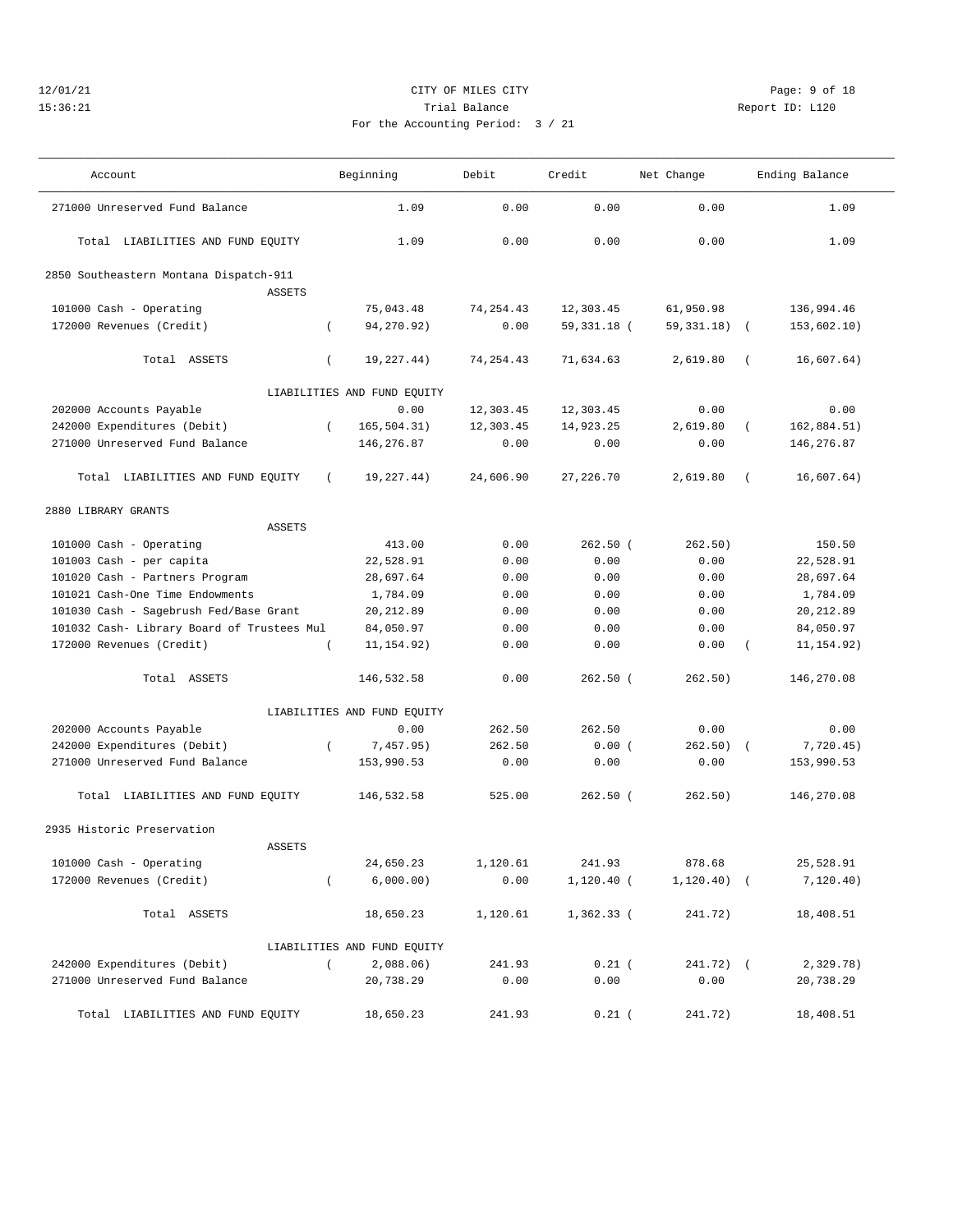#### 12/01/21 Page: 10 of 18 15:36:21 Trial Balance Report ID: L120 For the Accounting Period: 3 / 21

| Account                                              | Beginning                        | Debit     | Credit         | Net Change     | Ending Balance             |
|------------------------------------------------------|----------------------------------|-----------|----------------|----------------|----------------------------|
| 2985 RETIRED SENIOR VOLUNTEER PROG (RSVP)            |                                  |           |                |                |                            |
| <b>ASSETS</b>                                        |                                  |           |                |                |                            |
| 101000 Cash - Operating                              | 8,536.12)<br>$\left($            | 6,484.59  | $10, 188.59$ ( | $3,704.00$ (   | 12, 240.12)                |
| 101004 RSVP Non-Federal Cash Operating-Cus           | 15,438.71                        | 393.61    | 164.34         | 229.27         | 15,667.98                  |
| 101008 RSVP- Custer Excess                           | 9,398.50                         | 0.00      | 0.00           | 0.00           | 9,398.50                   |
| 101021 Cash-One Time Endowments                      | 0.00                             | 0.00      | $236.02$ (     | 236.02)        | 236.02)<br>$\sqrt{ }$      |
| 103100 Petty Cash-                                   | 200.00                           | 0.00      | 0.00           | 0.00           | 200.00                     |
| 172000 Revenues (Credit)                             | $\left($<br>55,876.12)           | 0.00      | $6,831.87$ (   | 6,831.87)      | 62,707.99)<br>$\sqrt{2}$   |
| Total ASSETS                                         | $\overline{ }$<br>39, 375.03)    | 6,878.20  | 17,420.82 (    | 10, 542.62)    | 49, 917. 65)<br>$\sqrt{ }$ |
|                                                      | LIABILITIES AND FUND EQUITY      |           |                |                |                            |
| 202000 Accounts Payable                              | 0.00                             | 4,230.63  | 4,230.63       | 0.00           | 0.00                       |
| 242000 Expenditures (Debit)                          | 61,849.45)<br>$\overline{ }$     | 10,588.95 | $46.33$ (      | 10,542.62)     | 72,392.07)<br>$\sqrt{ }$   |
| 271000 Unreserved Fund Balance                       | 22, 474.42                       | 0.00      | 0.00           | 0.00           | 22, 474.42                 |
| Total LIABILITIES AND FUND EQUITY                    | 39, 375.03)<br>$\left($          | 14,819.58 | 4,276.96 (     | $10,542.62)$ ( | 49, 917.65)                |
| 3301 Judgement Settlement/Southgate<br><b>ASSETS</b> |                                  |           |                |                |                            |
| 101000 Cash - Operating                              | 56,584.69                        | 640.26    | 0.00           | 640.26         | 57, 224.95                 |
| 113220 Tax receivables Real-2020                     | 57, 434.69)<br>$\left($          | 0.00      | $640.26$ (     | $640.26$ )     | 58,074.95)<br>$\sqrt{ }$   |
| 122000 Accounts Receivable                           | 100,000.00                       | 0.00      | 0.00           | 0.00           | 100,000.00                 |
| 172000 Revenues (Credit)                             | 157, 434.69)<br>$\overline{(\ }$ | 0.00      | 640.26 (       | 640.26)        | 158,074.95)<br>$\sqrt{ }$  |
|                                                      |                                  |           |                |                |                            |
| Total ASSETS                                         | $\left($<br>58,284.69)           | 640.26    | $1,280.52$ (   | 640.26)        | 58,924.95)<br>$\sqrt{ }$   |
|                                                      | LIABILITIES AND FUND EQUITY      |           |                |                |                            |
| 202000 Accounts Payable                              | 201,699.52                       | 0.00      | 0.00           | 0.00           | 201,699.52                 |
| 223100 Deferred Revenue - Real Prop Taxes (          | 57,434.69)                       | 640.26    | 0.00(          | 640.26)        | 58,074.95)                 |
| 242000 Expenditures (Debit)                          | 100, 850.00)<br>$\left($         | 0.00      | 0.00           | 0.00           | 100, 850.00)               |
| 271000 Unreserved Fund Balance                       | 101,699.52)<br>$\left($          | 0.00      | 0.00           | 0.00           | 101, 699.52)               |
| Total LIABILITIES AND FUND EQUITY                    | $\left($<br>58,284.69)           | 640.26    | 0.00(          | 640.26)        | $\sqrt{2}$<br>58,924.95)   |
| 3400 SID REVOLVING FUND                              |                                  |           |                |                |                            |
| <b>ASSETS</b>                                        |                                  |           |                |                |                            |
| 101000 Cash - Operating                              | 2,985.00                         | 0.00      | 0.00           | 0.00           | 2,985.00                   |
| Total ASSETS                                         | 2,985.00                         | 0.00      | 0.00           | 0.00           | 2,985.00                   |
|                                                      | LIABILITIES AND FUND EQUITY      |           |                |                |                            |
| 271000 Unreserved Fund Balance                       | 2,985.00                         | 0.00      | 0.00           | 0.00           | 2,985.00                   |
| Total LIABILITIES AND FUND EQUITY                    | 2,985.00                         | 0.00      | 0.00           | 0.00           | 2,985.00                   |

3670 SID 211

ASSETS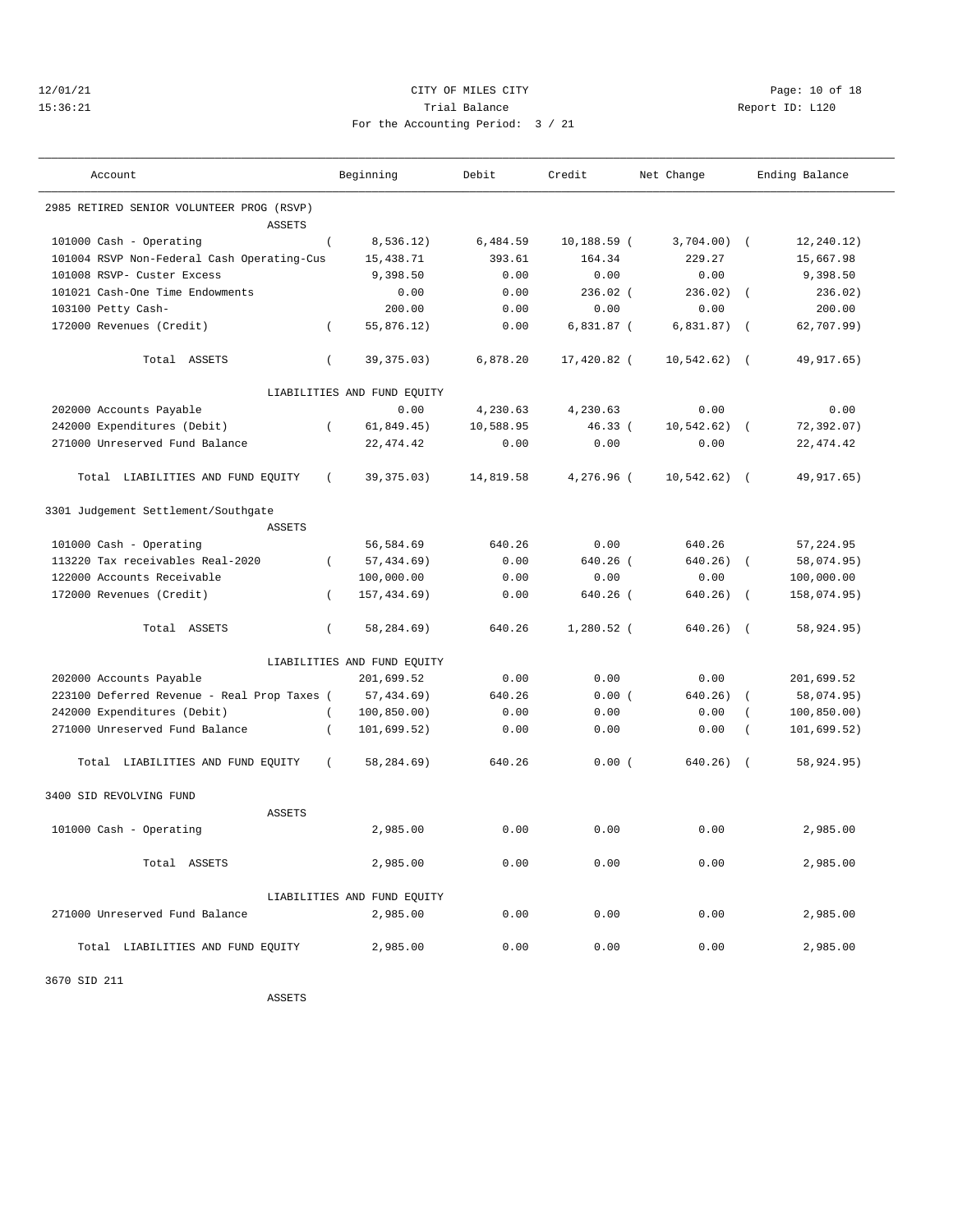#### 12/01/21 **CITY OF MILES CITY CITY CITY PAGE:** 11 of 18 15:36:21 Trial Balance Report ID: L120 For the Accounting Period: 3 / 21

| Account                                    |                  | Beginning                   | Debit     | Credit       | Net Change   |                | Ending Balance |
|--------------------------------------------|------------------|-----------------------------|-----------|--------------|--------------|----------------|----------------|
| 101000 Cash - Operating                    |                  | 7,165.71                    | 0.00      | 0.00         | 0.00         |                | 7,165.71       |
| 118200 Special Assmts Receivable 2000      |                  | 1,804.05                    | 0.00      | 0.00         | 0.00         |                | 1,804.05       |
| 119000 Special Assmt Recbl - Deferred      |                  | 31,921.37                   | 0.00      | 0.00         | 0.00         |                | 31,921.37      |
| 172000 Revenues (Credit)                   | $\left($         | 1,980.47)                   | 0.00      | 0.00         | 0.00         | $\left($       | 1,980.47)      |
| Total ASSETS                               |                  | 38,910.66                   | 0.00      | 0.00         | 0.00         |                | 38,910.66      |
|                                            |                  | LIABILITIES AND FUND EQUITY |           |              |              |                |                |
| 223000 Deferred Revenue/Uncollected Taxes  |                  | 33,725.42                   | 0.00      | 0.00         | 0.00         |                | 33,725.42      |
| 242000 Expenditures (Debit)                | $\left($         | 4,581.46)                   | 0.00      | 0.00         | 0.00         | $\sqrt{2}$     | 4,581.46)      |
| 271000 Unreserved Fund Balance             |                  | 9,766.70                    | 0.00      | 0.00         | 0.00         |                | 9,766.70       |
| Total LIABILITIES AND FUND EQUITY          |                  | 38,910.66                   | 0.00      | 0.00         | 0.00         |                | 38,910.66      |
| 4000 General Fund Capitol Improvement Fund |                  |                             |           |              |              |                |                |
| <b>ASSETS</b>                              |                  |                             |           |              |              |                |                |
| 101000 Cash - Operating                    |                  | 39,054.05                   | 0.00      | 0.00         | 0.00         |                | 39,054.05      |
| 172000 Revenues (Credit)                   | $\left($         | 52.64)                      | 0.00      | 0.00         | 0.00         | $\overline{ }$ | 52.64)         |
| Total ASSETS                               |                  | 39,001.41                   | 0.00      | 0.00         | 0.00         |                | 39,001.41      |
|                                            |                  | LIABILITIES AND FUND EQUITY |           |              |              |                |                |
| 271000 Unreserved Fund Balance             |                  | 39,001.41                   | 0.00      | 0.00         | 0.00         |                | 39,001.41      |
| Total LIABILITIES AND FUND EQUITY          |                  | 39,001.41                   | 0.00      | 0.00         | 0.00         |                | 39,001.41      |
| 4050 Ambulance Capital Improvement Fund    |                  |                             |           |              |              |                |                |
| <b>ASSETS</b>                              |                  |                             |           |              |              |                |                |
| 101000 Cash - Operating                    |                  | 14,129.06                   | 0.00      | 0.00         | 0.00         |                | 14,129.06      |
| Total ASSETS                               |                  | 14,129.06                   | 0.00      | 0.00         | 0.00         |                | 14,129.06      |
|                                            |                  | LIABILITIES AND FUND EQUITY |           |              |              |                |                |
| 271000 Unreserved Fund Balance             |                  | 14,129.06                   | 0.00      | 0.00         | 0.00         |                | 14,129.06      |
| Total LIABILITIES AND FUND EQUITY          |                  | 14,129.06                   | 0.00      | 0.00         | 0.00         |                | 14,129.06      |
| 4060 CAPITAL IMPROV-PUBLIC WORKS           |                  |                             |           |              |              |                |                |
| <b>ASSETS</b>                              |                  |                             |           |              |              |                |                |
| 101000 Cash - Operating                    |                  | 145, 212.25                 | 75,810.00 | 71,278.47    | 4,531.53     |                | 149,743.78     |
| 122000 Accounts Receivable                 |                  | 0.00                        | 150.00    | 0.00         | 150.00       |                | 150.00         |
| 172000 Revenues (Credit)                   | $\overline{(\ }$ | 1,804.60)                   | 0.00      | 75,960.00 (  | 75,960.00) ( |                | 77,764.60)     |
| Total ASSETS                               |                  | 143,407.65                  | 75,960.00 | 147,238.47 ( | 71,278.47)   |                | 72,129.18      |
|                                            |                  | LIABILITIES AND FUND EQUITY |           |              |              |                |                |
| 202000 Accounts Payable                    |                  | 0.00                        | 71,278.47 | 71,278.47    | 0.00         |                | 0.00           |
| 242000 Expenditures (Debit)                |                  | 66,920.00)                  | 71,278.47 | 0.00         | 71,278.47)   |                | 138, 198. 47)  |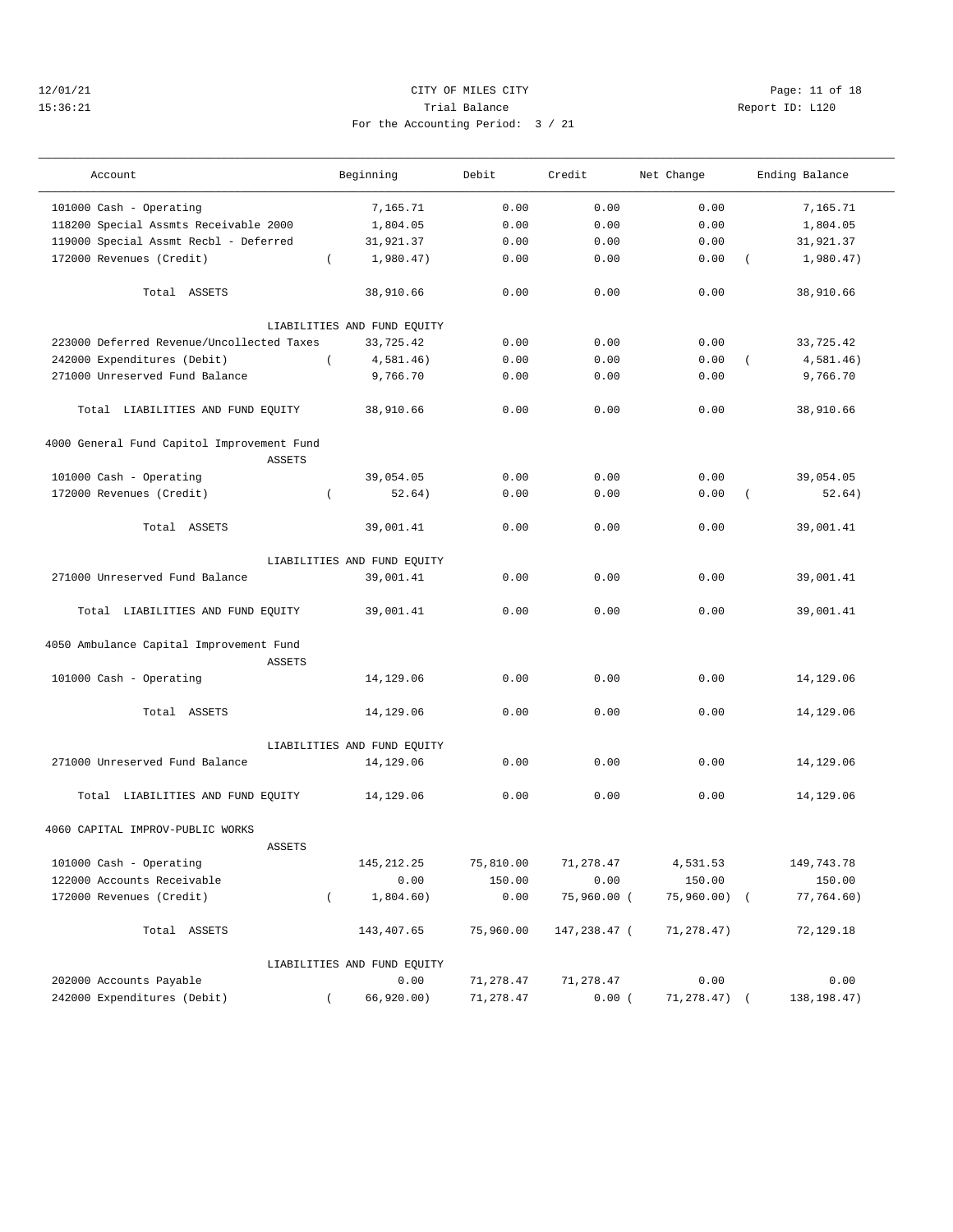# 12/01/21 **CITY OF MILES CITY CITY CITY Page: 12 of 18** 15:36:21 Trial Balance Report ID: L120 For the Accounting Period: 3 / 21

| Account                                     | Beginning                   | Debit      | Credit        | Net Change  |                  | Ending Balance  |
|---------------------------------------------|-----------------------------|------------|---------------|-------------|------------------|-----------------|
| 271000 Unreserved Fund Balance              | 210, 327.65                 | 0.00       | 0.00          | 0.00        |                  | 210, 327.65     |
| Total LIABILITIES AND FUND EQUITY           | 143,407.65                  | 142,556.94 | $71.278.47$ ( | 71,278.47)  |                  | 72,129.18       |
| 5210 WATER UTILITY                          |                             |            |               |             |                  |                 |
| <b>ASSETS</b>                               |                             |            |               |             |                  |                 |
| 101000 Cash - Operating                     | 1,506,672.26                | 167,993.90 | 173,506.97 (  | 5, 513.07)  |                  | 1,501,159.19    |
| 101008 RSVP- Custer Excess                  | 0.00                        | 0.00       | $40.47$ (     | 40.47)      | $\left($         | 40.47)          |
| 101010 Deposit Cash                         | 102,600.00                  | 1,450.00   | 1,400.00      | 50.00       |                  | 102,650.00      |
| 102113 Cash - NE Water Line Proj            | 764,994.48                  | 0.00       | 0.00          | 0.00        |                  | 764,994.48      |
| 102240 Cash - Replacement & Depreciation    | 1,489,589.35                | 0.00       | 0.00          | 0.00        |                  | 1,489,589.35    |
| 102250 Cash - System Devlopment Fees        | 317,514.92                  | 635.00     | 0.00          | 635.00      |                  | 318,149.92      |
| 102270 Cash - Curb Stop Replacement Fee     | 412,399.46                  | 3,836.72   | 136.00        | 3,700.72    |                  | 416,100.18      |
| 102312 RevBnd/CurYearDebt-DNRC/CarbonTank   | 22,855.00                   | 11,582.50  | 0.00          | 11,582.50   |                  | 34,437.50       |
| 102313 RevBnd/CurYearDebt-DNRC/NE WtrLine   | 23,731.64                   | 11,770.83  | 0.00          | 11,770.83   |                  | 35,502.47       |
| 102315 RevBnd/CurYearDebt-ARRA/NE Water Li  | 2,513.30                    | 1,515.10   | 0.00          | 1,515.10    |                  | 4,028.40        |
| 102322 RevBnd/Reserve-DNRC/CarbonTank       | 153,009.00                  | 0.00       | 0.00          | 0.00        |                  | 153,009.00      |
| 102323 RevBnd/Reserve-DNRC/NE WtrLine       | 128,653.00                  | 0.00       | 0.00          | 0.00        |                  | 128,653.00      |
| 102325 RevBnd/Reserve-ARRA B-NE Waterline   | 18,245.00                   | 0.00       | 0.00          | 0.00        |                  | 18,245.00       |
| 103000 Petty Cash                           | 330.00                      | 0.00       | 0.00          | 0.00        |                  | 330.00          |
| 122000 Accounts Receivable                  | 169,391.59                  | 157,180.65 | 170,544.85 (  | 13,364.20)  |                  | 156,027.39      |
| 122020 Accounts Receivable-\$2.00 State Ass | 1,261.59                    | 2.00       | $1,032.00$ (  | 1,030.00)   |                  | 231.59          |
| 132000 Due From Government (Short Term)     | 288, 262.68                 | 0.00       | 0.00          | 0.00        |                  | 288, 262.68     |
| 162000 Deferred outflows-GASB68             | 93,363.00                   | 0.00       | 0.00          | 0.00        |                  | 93,363.00       |
| 172000 Revenues (Credit)<br>$\left($        | 2,436,923.17)               | 5,315.89   | 153,928.46 (  | 148,612.57) | $\left($         | 2,585,535.74)   |
| 181000 Land                                 | 41,844.00                   | 0.00       | 0.00          | 0.00        |                  | 41,844.00       |
| 182000 Buildings                            | 22,997.00                   | 0.00       | 0.00          | 0.00        |                  | 22,997.00       |
| 182100 Allowance for Depr - Buildings (Cre( | 22,997.00)                  | 0.00       | 0.00          | 0.00        | $\left($         | 22,997.00)      |
| 186000 Machinery and Equipment              | 667,141.12                  | 0.00       | 0.00          | 0.00        |                  | 667,141.12      |
| 186100 Allowance for Depr - Machinery & Eq( | 341,105.00)                 | 0.00       | 0.00          | 0.00        | $\overline{(\ }$ | 341,105.00)     |
| 188000 Const. Work in Progress-NE Wtr Line  | 1,385,686.55                | 0.00       | 0.00          | 0.00        |                  | 1,385,686.55    |
| 189100 Source of Supply                     | 3,542,842.49                | 0.00       | 0.00          | 0.00        |                  | 3,542,842.49    |
| 189110 Allowance for Depreciation - Source( | 845,708.00)                 | 0.00       | 0.00          | 0.00        | $\left($         | 845,708.00)     |
| 189300 Treatment Plant                      | 3,752,487.07                | 0.00       | 0.00          | 0.00        |                  | 3,752,487.07    |
| 189310 Allowance for Depr - Treatment Plan( | 2,126,355.00)               | 0.00       | 0.00          | 0.00        | $\left($         | 2, 126, 355.00  |
| 189400 Transmission & Distribution          | 14, 260, 517.57             | 0.00       | 0.00          | 0.00        |                  | 14, 260, 517.57 |
| 189410 Allowance for Depr - Trans & Distri( | 4,743,707.00)               | 0.00       | 0.00          | 0.00        |                  | 4,743,707.00)   |
| Total ASSETS                                | 18,652,106.90               | 361,282.59 | 500,588.75 (  | 139,306.16) |                  | 18,512,800.74   |
|                                             | LIABILITIES AND FUND EQUITY |            |               |             |                  |                 |
| 202000 Accounts Payable                     | 80,760.84                   | 69, 324.38 | 69,621.88     | 297.50      |                  | 81,058.34       |
| 214000 Deposits Payable                     | 102,600.00                  | 1,400.00   | 1,450.00      | 50.00       |                  | 102,650.00      |
| 214010 Refunds Payable<br>$\left($          | 379.52)                     | 368.81     | 368.81        | 0.00        | $\left($         | 379.52)         |
| 223899 Deferred inflows-GASB 68             | 86,560.00                   | 0.00       | 0.00          | 0.00        |                  | 86,560.00       |
| 231000 BONDS PAYABLE                        | 3,970,000.00                | 0.00       | 0.00          | 0.00        |                  | 3,970,000.00    |
| 237000 Net Pension liability-GASB 68        | 553,559.00                  | 0.00       | 0.00          | 0.00        |                  | 553,559.00      |
| 238000 Other Post Employment Benefits       | 144,330.00                  | 0.00       | 0.00          | 0.00        |                  | 144,330.00      |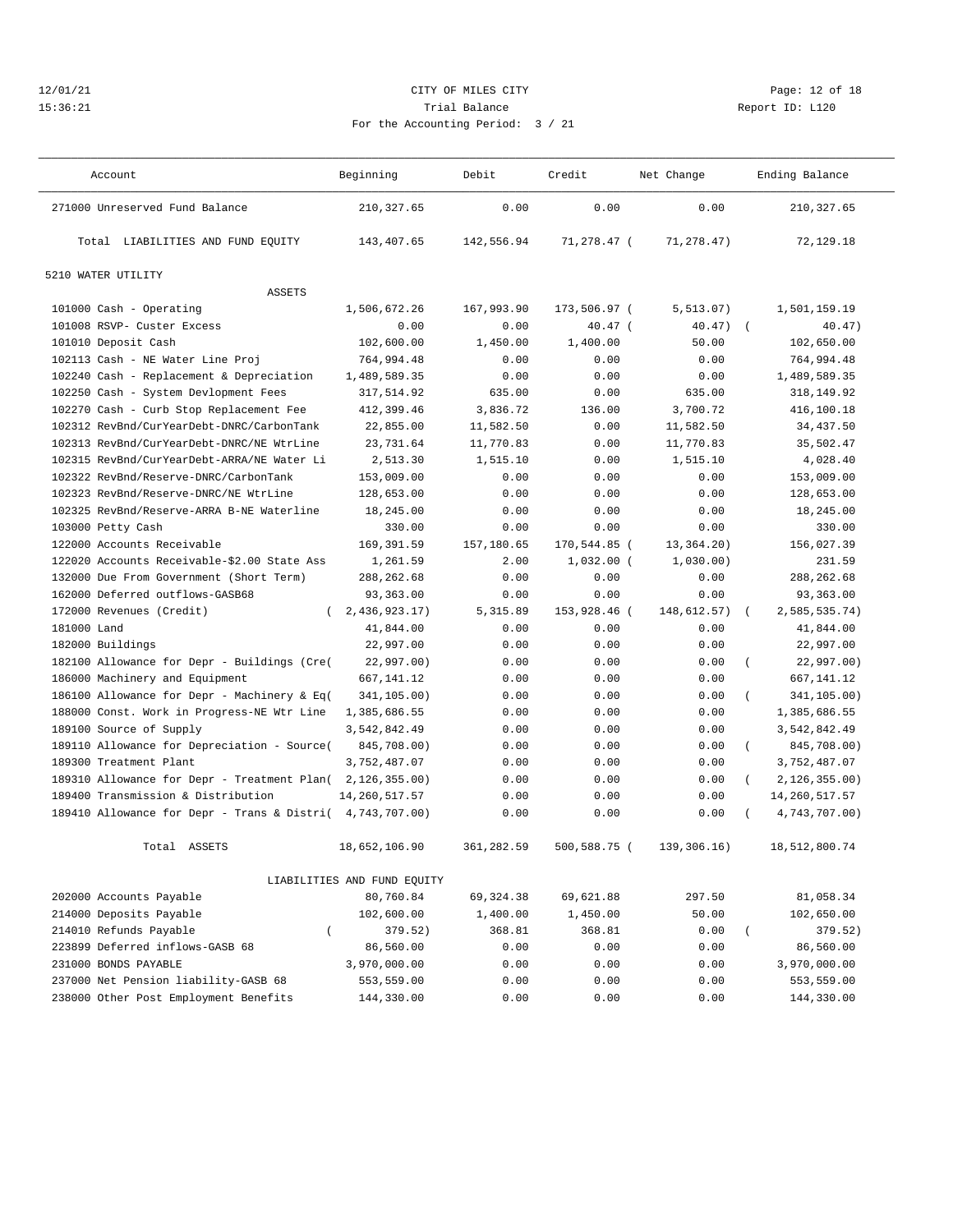#### 12/01/21 **CITY OF MILES CITY CITY CITY PAGE:** 13 of 18 15:36:21 Trial Balance Report ID: L120 For the Accounting Period: 3 / 21

| Account                                                   | Beginning                   | Debit      | Credit       | Net Change  |          | Ending Balance  |  |
|-----------------------------------------------------------|-----------------------------|------------|--------------|-------------|----------|-----------------|--|
| 239000 Compensated Absences Payable                       | 101,042.00                  | 0.00       | 0.00         | 0.00        |          | 101,042.00      |  |
| 242000 Expenditures (Debit)                               | (2, 532, 354.81)            | 139,880.89 | $227.23$ (   | 139,653.66) |          | 2,672,008.47)   |  |
| 250300 Reserve Revenue Bond - Current Debt                | 323, 303.85                 | 0.00       | 0.00         | 0.00        |          | 323, 303.85     |  |
| 250500 Reserve - System Dev Fees                          | 171,098.25                  | 0.00       | 0.00         | 0.00        |          | 171,098.25      |  |
| 250600 Reserve for Replacement & Depreciat                | 1,351,889.30                | 0.00       | 0.00         | 0.00        |          | 1,351,889.30    |  |
| 271000 Unreserved Fund Balance<br>$\left($                | 518,467.93)                 | 0.00       | 0.00         | 0.00        | $\left($ | 518,467.93)     |  |
| 272000 Unreserved Retained Earnings                       | 14,818,165.92               | 0.00       | 0.00         | 0.00        |          | 14,818,165.92   |  |
| Total LIABILITIES AND FUND EQUITY                         | 18,652,106.90               | 210,974.08 | 71,667.92 (  | 139,306.16) |          | 18,512,800.74   |  |
| 5310 SEWER UTILITY<br><b>ASSETS</b>                       |                             |            |              |             |          |                 |  |
|                                                           |                             |            | 158,849.99   | 24,687.39   |          |                 |  |
| 101000 Cash - Operating                                   | 3,228,658.66                | 183,537.38 |              |             |          | 3, 253, 346.05  |  |
| 102240 Cash - Replacement & Depreciation                  | 195,098.39                  | 0.00       | 0.00         | 0.00        |          | 195,098.39      |  |
| 102250 Cash - System Devlopment Fees                      | 150,360.91                  | 240.00     | 0.00         | 240.00      |          | 150,600.91      |  |
| 102279 WWtr Treatment Plant-Phase II Const                | 661,857.76                  | 0.00       | 0.00         | 0.00        |          | 661,857.76      |  |
| 102316 RevBnd/CurYearDebt-Phase 1 Haynes L                | 17,038.36                   | 8,400.42   | 0.00         | 8,400.42    |          | 25, 438.78      |  |
| 102317 RevBnd/CurYearDebt-WWTP Phase II                   | 65,826.00                   | 16,552.24  | 0.00         | 16,552.24   |          | 49, 273. 76)    |  |
| 102390 REV BOND/RESERVE-Sewer Phase 1                     | 101,735.00                  | 0.00       | 0.00         | 0.00        |          | 101,735.00      |  |
| 102396 REV BOND/RESERVE-SEWER PHASE II                    | 201,275.00                  | 0.00       | 0.00         | 0.00        |          | 201,275.00      |  |
| 122000 Accounts Receivable                                | 198,221.84                  | 172,007.36 | 180,881.93 ( | 8,874.57)   |          | 189, 347.27     |  |
| 162000 Deferred outflows-GASB68                           | 75, 324.00                  | 0.00       | 0.00         | 0.00        |          | 75,324.00       |  |
| 172000 Revenues (Credit)                                  | 1,398,566.94)               | 3,158.84   | 177,873.63 ( | 174,714.79) |          | 1,573,281.73)   |  |
| 181000 Land                                               | 2.00                        | 0.00       | 0.00         | 0.00        |          | 2.00            |  |
| 186000 Machinery and Equipment                            | 957,066.47                  | 0.00       | 0.00         | 0.00        |          | 957,066.47      |  |
| 186100 Allowance for Depr - Machinery & Eq(               | 553,287.00)                 | 0.00       | 0.00         | 0.00        | $\left($ | 553,287.00)     |  |
| 188000 Const. Work in Progress-NE Wtr Line                | 279, 421.33                 | 0.00       | 0.00         | 0.00        |          | 279, 421.33     |  |
| 189300 Treatment Plant                                    | 11,906,457.06               | 0.00       | 0.00         | 0.00        |          | 11,906,457.06   |  |
| 189310 Allowance for Depr - Treatment Plan( 1,872,248.00) |                             | 0.00       | 0.00         | 0.00        | $\left($ | 1,872,248.00)   |  |
| 189400 Transmission & Distribution                        | 4,029,119.36                | 0.00       | 0.00         | 0.00        |          | 4,029,119.36    |  |
| 189410 Allowance for Depr - Trans & Distri( 1,793,847.00) |                             | 0.00       | 0.00         | 0.00        |          | 1,793,847.00)   |  |
| Total ASSETS                                              | 16, 317, 861.20             | 383,896.24 | 517,605.55 ( | 133,709.31) |          | 16, 184, 151.89 |  |
|                                                           | LIABILITIES AND FUND EQUITY |            |              |             |          |                 |  |
| 202000 Accounts Payable                                   | 30,872.00                   | 75,198.74  | 75,198.74    | 0.00        |          | 30,872.00       |  |
| 214010 Refunds Payable<br>$\left($                        | 46.84)                      | 0.00       | 0.00         | 0.00        |          | 46.84)          |  |
| 223899 Deferred inflows-GASB 68                           | 69,835.00                   | 0.00       | 0.00         | 0.00        |          | 69,835.00       |  |
| 231300 Bonds Pay 1979 Issue                               | 1,011,000.00                | 0.00       | 0.00         | 0.00        |          | 1,011,000.00    |  |
| 231301 WWTP #2 Bonds Pay                                  | 5,189,755.00                | 0.00       | 0.00         | 0.00        |          | 5,189,755.00    |  |
| 237000 Net Pension liability-GASB 68                      | 446,600.00                  | 0.00       | 0.00         | 0.00        |          | 446,600.00      |  |
| 238000 Other Post Employment Benefits                     | 108,247.00                  | 0.00       | 0.00         | 0.00        |          | 108,247.00      |  |
| 239000 Compensated Absences Payable                       | 77,550.00                   | 0.00       | 0.00         | 0.00        |          | 77,550.00       |  |
| 242000 Expenditures (Debit)                               | (1, 227, 571.08)            | 133,897.33 | 188.02 (     | 133,709.31) |          | 1,361,280.39)   |  |
| 250500 Reserve - System Dev Fees                          | 82,925.91                   | 0.00       | 0.00         | 0.00        |          | 82,925.91       |  |
| 250600 Reserve for Replacement & Depreciat                | 1,666,491.83                | 0.00       | 0.00         | 0.00        |          | 1,666,491.83    |  |
| 271000 Unreserved Fund Balance<br>$\left($                | 394,844.93)                 | 0.00       | 0.00         | 0.00        |          | 394,844.93)     |  |
| 272000 Unreserved Retained Earnings                       | 9,257,047.31                | 0.00       | 0.00         | 0.00        |          | 9,257,047.31    |  |
| Total LIABILITIES AND FUND EQUITY                         | 16, 317, 861.20             | 209,096.07 | 75,386.76 (  | 133,709.31) |          | 16, 184, 151.89 |  |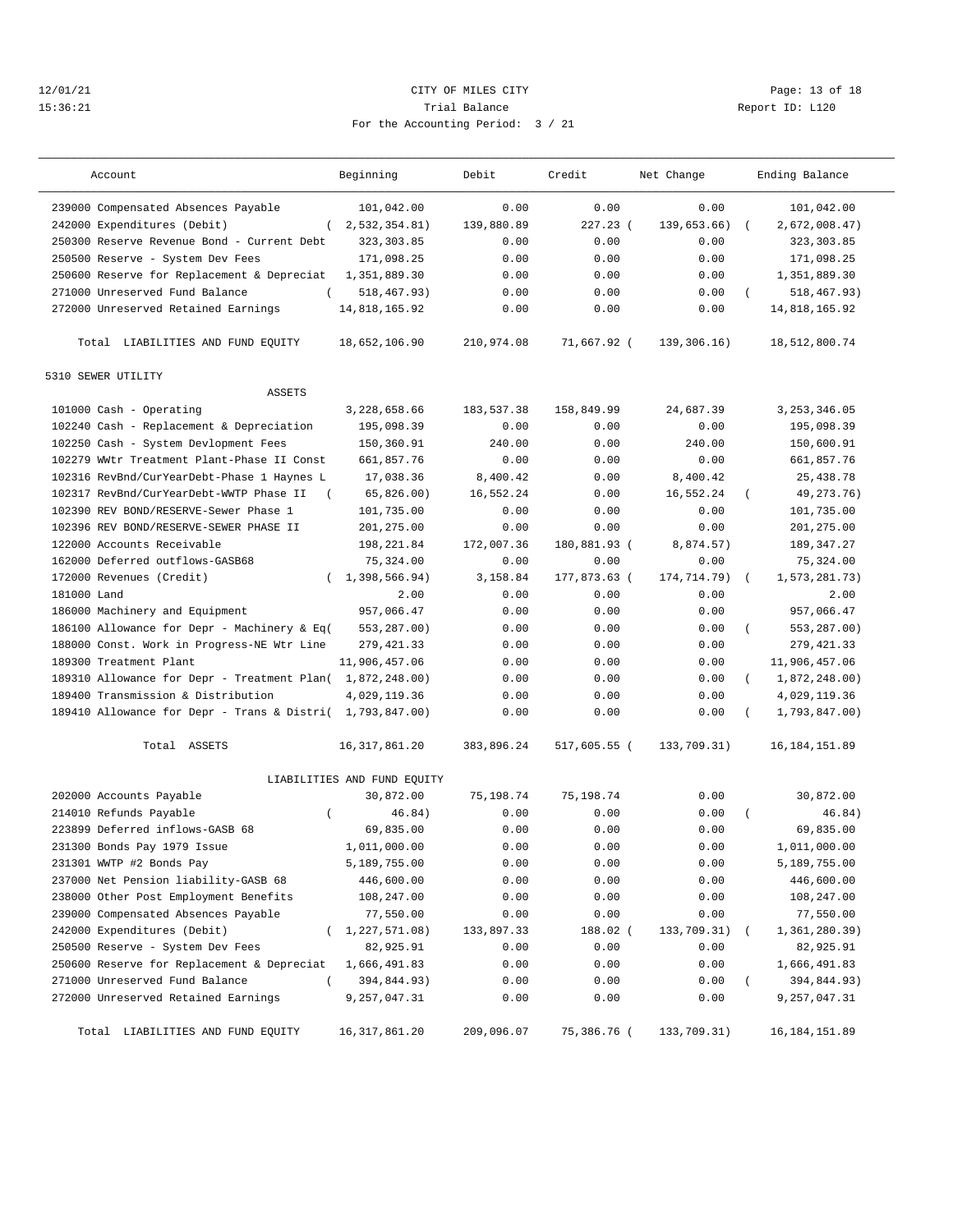| 12/01/21 | CITY OF MILES CITY                | Page: 14 of 18  |
|----------|-----------------------------------|-----------------|
| 15:36:21 | Trial Balance                     | Report ID: L120 |
|          | For the Accounting Period: 3 / 21 |                 |

# For the Accounting Period: 3 / 21

| Account                                                 | Beginning                   | Debit      | Credit        | Net Change   |                  | Ending Balance |  |  |
|---------------------------------------------------------|-----------------------------|------------|---------------|--------------|------------------|----------------|--|--|
|                                                         |                             |            |               |              |                  |                |  |  |
| 5510 AMBULANCE FUND                                     |                             |            |               |              |                  |                |  |  |
| <b>ASSETS</b>                                           |                             |            |               |              |                  |                |  |  |
| 101000 Cash - Operating<br>$\left($                     | 185,509.02)                 | 311,430.41 | 59,940.07     | 251,490.34   |                  | 65,981.32      |  |  |
| 113216 Tax Receivables real-2016<br>$\overline{(\ }$    | 2.10)                       | 0.00       | 0.00          | 0.00         | $\overline{ }$   | 2.10)          |  |  |
| 113217 Tax receivables real-2017                        | 2.49)                       | 0.00       | $0.74$ (      | 0.74)        | $\overline{ }$   | 3.23)          |  |  |
| 113218 Tax Receivables real-2018                        | 33.60                       | 0.00       | $1.60$ (      | 1.60)        |                  | 32.00          |  |  |
| 113219 Tax receivables Real-2019                        | 34.43                       | 0.00       | $3.06$ (      | 3.06)        |                  | 31.37          |  |  |
| 113220 Tax receivables Real-2020<br>$\left($            | 5,362.16)                   | 0.00       | 59.78 (       | 59.78)       | $\overline{ }$   | 5,421.94)      |  |  |
| 115217 Tax receivable personal-2017<br>$\overline{(\ }$ | 0.06)                       | 0.00       | 0.00          | 0.00         | $\overline{(\ }$ | 0.06)          |  |  |
| 115218 Tax Receivable Personal-2018<br>$\overline{(\ }$ | 0.05)                       | 0.00       | 0.00          | 0.00         | $\overline{ }$   | 0.05)          |  |  |
| 115219 Tax Receivable Personal-2019                     | 2.96                        | 0.00       | $1.58$ (      | 1.58)        |                  | 1.38           |  |  |
| 115220 Tax Receivable Personal-2020                     | 3.57                        | 0.00       | $1.64$ (      | 1.64)        |                  | 1.93           |  |  |
| 122000 Accounts Receivable                              | 364,985.28                  | 138,436.25 | 112, 453.33   | 25,982.92    |                  | 390,968.20     |  |  |
| $\left($<br>122100 Acct Receivable                      | 190,339.86)                 | 0.00       | 0.00          | 0.00         | $\left($         | 190,339.86)    |  |  |
| 132000 Due From Government (Short Term)                 | 132,406.39                  | 0.00       | 132,406.39 (  | 132,406.39)  |                  | 0.00           |  |  |
| 162000 Deferred outflows-GASB68                         | 69,825.00                   | 0.00       | 0.00          | 0.00         |                  | 69,825.00      |  |  |
| 172000 Revenues (Credit)<br>$\left($                    | 1,037,010.79)               | 340,574.39 | 601,594.86 (  | 261,020.47)  | $\left($         | 1,298,031.26)  |  |  |
| 182100 Allowance for Depr - Buildings (Cre(             | 188.00)                     | 0.00       | 0.00          | 0.00         | $\left($         | 188.00)        |  |  |
| 186000 Machinery and Equipment                          | 829,615.41                  | 0.00       | 0.00          | 0.00         |                  | 829,615.41     |  |  |
| 186100 Allowance for Depr - Machinery & Eq(             | 369,543.00)                 | 0.00       | 0.00          | 0.00         | $\overline{(\ }$ | 369,543.00)    |  |  |
|                                                         |                             |            |               |              |                  |                |  |  |
| Total ASSETS<br>$\left($                                | 391,050.89)                 | 790,441.05 | 906,463.05 (  | 116,022.00)  | $\sqrt{2}$       | 507,072.89)    |  |  |
|                                                         | LIABILITIES AND FUND EQUITY |            |               |              |                  |                |  |  |
| 202000 Accounts Payable                                 | 0.00                        | 11,318.84  | 11,318.84     | 0.00         |                  | 0.00           |  |  |
| 223100 Deferred Revenue - Real Prop Taxes (             | 5,488.16)                   | 65.18      | 0.00(         | 65.18)       | $\overline{ }$   | 5, 553.34)     |  |  |
| 223200 Deferred Revenue - Pers Prop Taxes (             | 24.22)                      | 3.22       | 0.00(         | 3.22)        | $\overline{ }$   | 27.44)         |  |  |
| 223899 Deferred inflows-GASB 68                         | 2,532.00                    | 0.00       | 0.00          | 0.00         |                  | 2,532.00       |  |  |
| 235000 CONTRACTS/NOTES/LOANS PAYABLE<br>$\left($        | 0.01)                       | 0.00       | 0.00          | 0.00         | $\overline{ }$   | 0.01)          |  |  |
| 237000 Net Pension liability-GASB 68                    | 165,435.00                  | 0.00       | 0.00          | 0.00         |                  | 165,435.00     |  |  |
| 238000 Other Post Employment Benefits                   | 72,165.00                   | 0.00       | 0.00          | 0.00         |                  | 72,165.00      |  |  |
| 239000 Compensated Absences Payable                     | 50,499.00                   | 0.00       | 0.00          | 0.00         |                  | 50,499.00      |  |  |
| 242000 Expenditures (Debit)<br>$\left($                 | 1,143,061.59)               | 116,343.57 | 389.97 (      | 115, 953.60) | $\left($         | 1,259,015.19)  |  |  |
| $\left($<br>271000 Unreserved Fund Balance              | 139,528.00)                 | 0.00       | 0.00          | 0.00         |                  | 139,528.00)    |  |  |
| 272000 Unreserved Retained Earnings                     | 606,420.09                  | 0.00       | 0.00          | 0.00         |                  | 606,420.09     |  |  |
| Total<br>LIABILITIES AND FUND EQUITY                    | 391,050.89)                 | 127,730.81 | 11,708.81 (   | 116,022.00)  |                  | 507,072.89)    |  |  |
| 5610 AIRPORT OPERATING                                  |                             |            |               |              |                  |                |  |  |
| ASSETS                                                  |                             |            |               |              |                  |                |  |  |
| 101000 Cash - Operating                                 | 324,238.17                  | 51,885.14  | $67,059.81$ ( | 15, 174. 67) |                  | 309,063.50     |  |  |
| 102117 Airport Improvement                              | 94,064.80                   | 0.00       | 0.00          | 0.00         |                  | 94,064.80      |  |  |
| 102230 Cash - Surplus/Credit Card Acct                  | 98.60                       | 25,594.49  | 25,594.49     | 0.00         |                  | 98.60          |  |  |
| 103000 Petty Cash                                       | 100.00                      | 0.00       | 0.00          | 0.00         |                  | 100.00         |  |  |
| 113216 Tax Receivables real-2016                        | 3.16)                       | 0.00       | 0.00          | 0.00         |                  | 3.16)          |  |  |
| 113217 Tax receivables real-2017                        | 3.74)                       | 0.00       | $1.12$ (      | 1.12)        |                  | 4.86)          |  |  |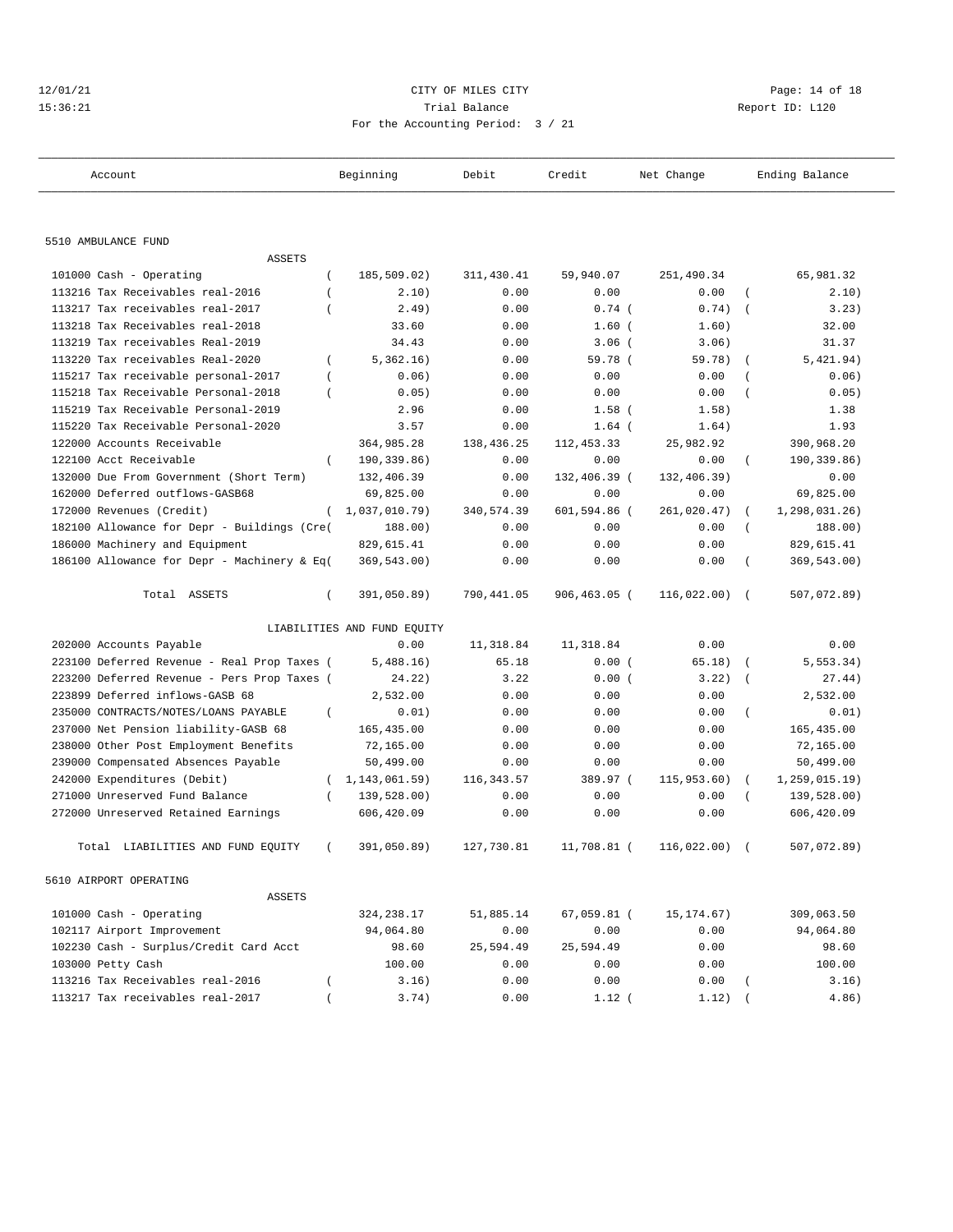#### 12/01/21 Page: 15 of 18 15:36:21 Trial Balance Report ID: L120 For the Accounting Period: 3 / 21

| Account                                               | Beginning<br>Debit<br>Credit<br>Net Change |            | Ending Balance |                 |                           |
|-------------------------------------------------------|--------------------------------------------|------------|----------------|-----------------|---------------------------|
| 113218 Tax Receivables real-2018                      | 50.40                                      | 0.00       | 2.39(          | 2.39)           | 48.01                     |
| 113219 Tax receivables Real-2019                      | 51.65                                      | 0.00       | $4.58$ (       | 4.58)           | 47.07                     |
| 113220 Tax receivables Real-2020<br>$\left($          | 8,044.50)                                  | 0.00       | $89.68$ (      | 89.68)          | 8, 134.18)                |
| 115217 Tax receivable personal-2017<br>$\left($       | 0.08)                                      | 0.00       | 0.00           | 0.00            | 0.08)                     |
| 115218 Tax Receivable Personal-2018<br>$\overline{ }$ | 0.08)                                      | 0.00       | 0.00           | 0.00            | 0.08)                     |
| 115219 Tax Receivable Personal-2019                   | 4.44                                       | 0.00       | $2.36$ (       | 2.36)           | 2.08                      |
| 115220 Tax Receivable Personal-2020                   | 5.37                                       | 0.00       | $2.45$ (       | 2.45)           | 2.92                      |
| 132000 Due From Government (Short Term)               | 87,116.99                                  | 0.00       | 0.00           | 0.00            | 87,116.99                 |
| 141000 Prepaid Expense                                | 4,875.00                                   | 0.00       | 0.00           | 0.00            | 4,875.00                  |
| 162000 Deferred outflows-GASB68                       | 20,835.00                                  | 0.00       | 0.00           | 0.00            | 20,835.00                 |
| 172000 Revenues (Credit)<br>$\left($                  | 785,790.62)                                | 725.00     | 52,575.02 (    | 51,850.02)      | 837,640.64)<br>$\sqrt{2}$ |
| 181000 Land                                           | 19,983.00                                  | 0.00       | 0.00           | 0.00            | 19,983.00                 |
| 182000 Buildings                                      | 728,875.00                                 | 0.00       | 0.00           | 0.00            | 728,875.00                |
| 182100 Allowance for Depr - Buildings (Cre(           | 400,200.00)                                | 0.00       | 0.00           | 0.00            | 400,200.00)<br>$\left($   |
| 184000 Improvements Other Than Buildings              | 13,017,833.11                              | 0.00       | 0.00           | 0.00            | 13,017,833.11             |
| 184100 Allowance for Depr - Imp Other Than(           | 3,697,303.00)                              | 0.00       | 0.00           | 0.00            | 3,697,303.00)<br>$\left($ |
| 186000 Machinery and Equipment                        | 1,001,946.58                               | 0.00       | 0.00           | 0.00            | 1,001,946.58              |
| 186100 Allowance for Depr - Machinery & Eq(           | 555,471.00)                                | 0.00       | 0.00           | 0.00            | 555,471.00)               |
| 188000 Const. Work in Progress-NE Wtr Line            | 299,160.00                                 | 0.00       | 0.00           | 0.00            | 299,160.00                |
| Total ASSETS                                          | 10, 152, 421.93                            | 78,204.63  | 145,331.90 (   | 67, 127.27)     | 10,085,294.66             |
|                                                       | LIABILITIES AND FUND EQUITY                |            |                |                 |                           |
| 202000 Accounts Payable                               | 0.00                                       | 54,764.41  | 54.764.41      | 0.00            | 0.00                      |
| 223100 Deferred Revenue - Real Prop Taxes (           | 8,233.53)                                  | 97.77      | 0.00(          | 97.77)          | 8,331.30)<br>$\sqrt{2}$   |
| 223200 Deferred Revenue - Pers Prop Taxes (           | 36.32)                                     | 4.81       | 0.00(          | 4.81)           | 41.13)<br>$\sqrt{ }$      |
| 223899 Deferred inflows-GASB 68                       | 19,317.00                                  | 0.00       | 0.00           | 0.00            | 19,317.00                 |
| 235160 LTrm Pay/MT Aeronautics (2)                    | 81,765.00                                  | 0.00       | 0.00           | 0.00            | 81,765.00                 |
| 237000 Net Pension liability-GASB 68                  | 123,534.00                                 | 0.00       | 0.00           | 0.00            | 123,534.00                |
| 238000 Other Post Employment Benefits                 | 24,055.00                                  | 0.00       | 0.00           | 0.00            | 24,055.00                 |
| 239000 Compensated Absences Payable                   | 12,591.00                                  | 0.00       | 0.00           | 0.00            | 12,591.00                 |
| 242000 Expenditures (Debit)<br>$\left($               | 509,069.91)                                | 67,059.81  | $35.12$ (      | 67,024.69)      | 576,094.60)<br>$\left($   |
| 250600 Reserve for Replacement & Depreciat            | 18,913.67                                  | 0.00       | 0.00           | 0.00            | 18,913.67                 |
| 271000 Unreserved Fund Balance                        | 90, 992.00)                                | 0.00       | 0.00           | 0.00            | 90.992.00<br>$\left($     |
| 272000 Unreserved Retained Earnings                   | 10,480,578.02                              | 0.00       | 0.00           | 0.00            | 10,480,578.02             |
| Total LIABILITIES AND FUND EQUITY                     | 10, 152, 421.93                            | 121,926.80 | 54,799.53 (    | 67, 127, 27)    | 10,085,294.66             |
| 6040 PUBLIC WORKS                                     |                                            |            |                |                 |                           |
| <b>ASSETS</b>                                         |                                            |            |                |                 |                           |
| 101000 Cash - Operating                               | 50,947.89                                  | 42,761.42  | 16,676.64      | 26,084.78       | 77,032.67                 |
| 172000 Revenues (Credit)<br>$\left($                  | 69,693.52)                                 | 0.00       | 42,709.00 (    | 42,709.00) (    | 112,402.52)               |
| Total ASSETS<br>$\left($                              | 18,745.63)                                 | 42,761.42  | 59,385.64 (    | $16,624.22$ ) ( | 35, 369.85)               |
|                                                       | LIABILITIES AND FUND EQUITY                |            |                |                 |                           |
| 202000 Accounts Payable                               | 0.00                                       | 7,045.06   | 7,045.06       | 0.00            | 0.00                      |
| 239000 Compensated Absences Payable                   | 5,215.00                                   | 0.00       | 0.00           | 0.00            | 5,215.00                  |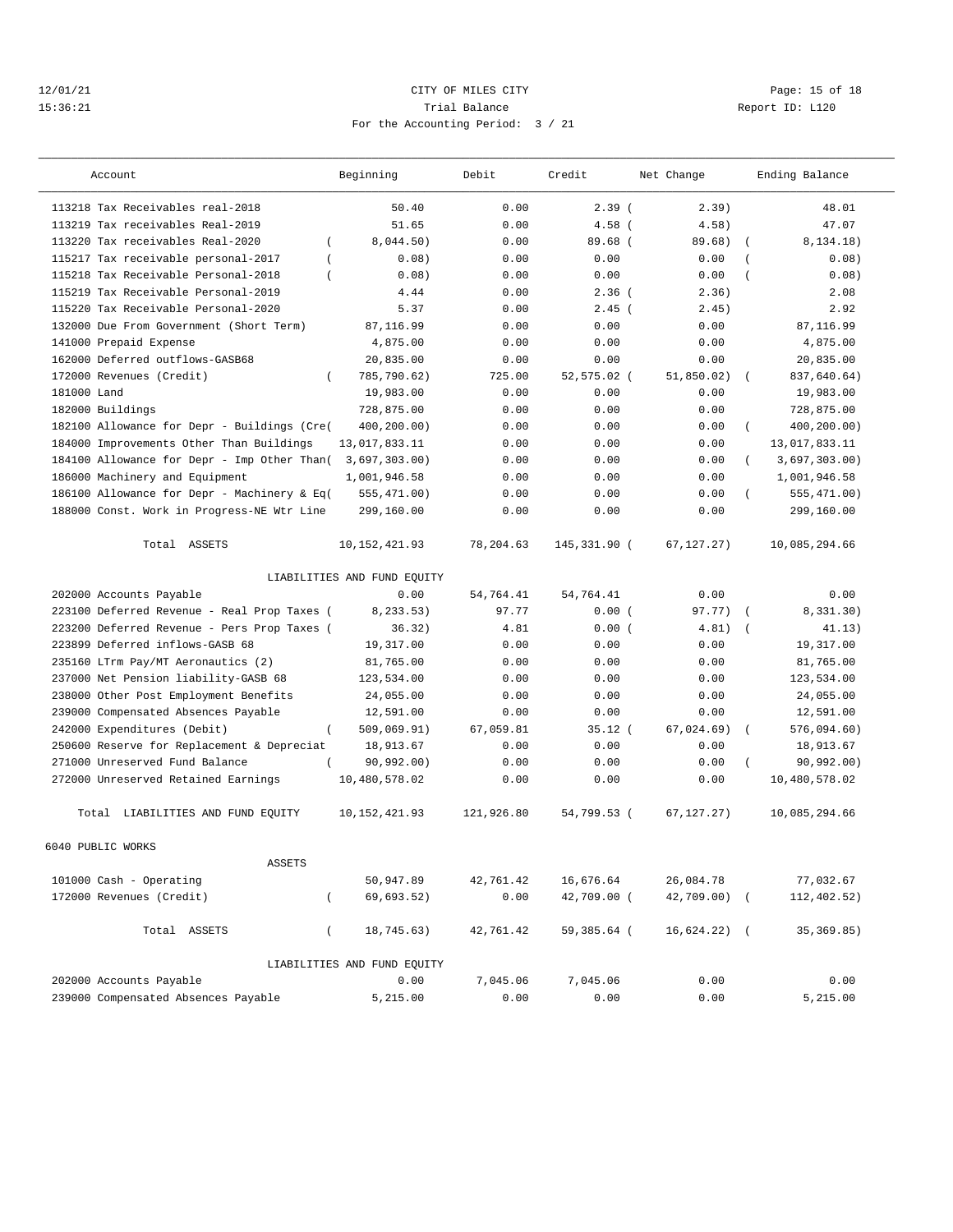# 12/01/21 Page: 16 of 18 15:36:21 Trial Balance Report ID: L120

——————————————————————————————————————————————————————————————————————————————————————————————————————————————————————————————————— Account Beginning Debit Credit Net Change Ending Balance ——————————————————————————————————————————————————————————————————————————————————————————————————————————————————————————————————— 242000 Expenditures (Debit) ( 74,882.15) 16,676.64 52.42 ( 16,624.22) ( 91,506.37) 271000 Unreserved Fund Balance ( 45,813.93) 0.00 0.00 0.00 ( 45,813.93) 272000 Unreserved Retained Earnings 96,735.45 0.00 0.00 0.00 96,735.45

| For the Accounting Period: 3 / 21 |  |
|-----------------------------------|--|
|                                   |  |

| Total LIABILITIES AND FUND EQUITY<br>$\left($    | 18,745.63)                  | 23,721.70 | 7,097.48 (   | $16,624.22$ ) ( | 35, 369.85) |
|--------------------------------------------------|-----------------------------|-----------|--------------|-----------------|-------------|
| 7370 TBID                                        |                             |           |              |                 |             |
| <b>ASSETS</b>                                    |                             |           |              |                 |             |
| 101000 Cash - Operating                          | 0.00                        | 4,406.00  | 4,406.00     | 0.00            | 0.00        |
| Total ASSETS                                     | 0.00                        | 4,406.00  | 4,406.00     | 0.00            | 0.00        |
|                                                  | LIABILITIES AND FUND EQUITY |           |              |                 |             |
| 202000 Accounts Payable                          | 0.00                        | 4,406.00  | 4,406.00     | 0.00            | 0.00        |
| 212500 Due to Others                             | 0.00                        | 4,406.00  | 4,406.00     | 0.00            | 0.00        |
| Total LIABILITIES AND FUND EQUITY                | 0.00                        | 8,812.00  | 8,812.00     | 0.00            | 0.00        |
| 7458 Court Technology Surcharge                  |                             |           |              |                 |             |
|                                                  | LIABILITIES AND FUND EQUITY |           |              |                 |             |
| 212000 Due to Government<br>$\sqrt{2}$           | 2,060.64)                   | 0.00      | 0.00         | 0.00            | 2,060.64)   |
| 212200 Due to Federal, Soc Sec & Medicare        | 2,060.64                    | 0.00      | 0.00         | 0.00            | 2,060.64    |
| Total LIABILITIES AND FUND EQUITY                | 0.00                        | 0.00      | 0.00         | 0.00            | 0.00        |
| 7467 Law Enforcement Academy Surcharge           |                             |           |              |                 |             |
| ASSETS                                           |                             |           |              |                 |             |
| 101000 Cash - Operating                          | 890.00                      | 474.00    | $1,364.00$ ( | 890.00)         | 0.00        |
| Total ASSETS                                     | 890.00                      | 474.00    | $1,364.00$ ( | 890.00)         | 0.00        |
|                                                  | LIABILITIES AND FUND EQUITY |           |              |                 |             |
| 202000 Accounts Payable                          | 0.00                        | 1,364.00  | 1,364.00     | 0.00            | 0.00        |
| 212200 Due to Federal, Soc Sec & Medicare        | 890.00                      | 1,364.00  | 474.00 (     | 890.00)         | 0.00        |
| Total LIABILITIES AND FUND EQUITY                | 890.00                      | 2,728.00  | $1,838.00$ ( | 890.00)         | 0.00        |
| 7471 CIVIL LEGAL ASSIST/VICTIM DOM VIOLENCE PROG |                             |           |              |                 |             |
| <b>ASSETS</b><br>101000 Cash - Operating         | 1,176.02                    | 329.50    | 0.00         | 329.50          | 1,505.52    |
| Total ASSETS                                     | 1,176.02                    | 329.50    | 0.00         | 329.50          | 1,505.52    |
|                                                  | LIABILITIES AND FUND EQUITY |           |              |                 |             |
| 212500 Due to Others                             | 1,176.02                    | 0.00      | 329.50       | 329.50          | 1,505.52    |

Total LIABILITIES AND FUND EQUITY 1,176.02 0.00 329.50 329.50 1,505.52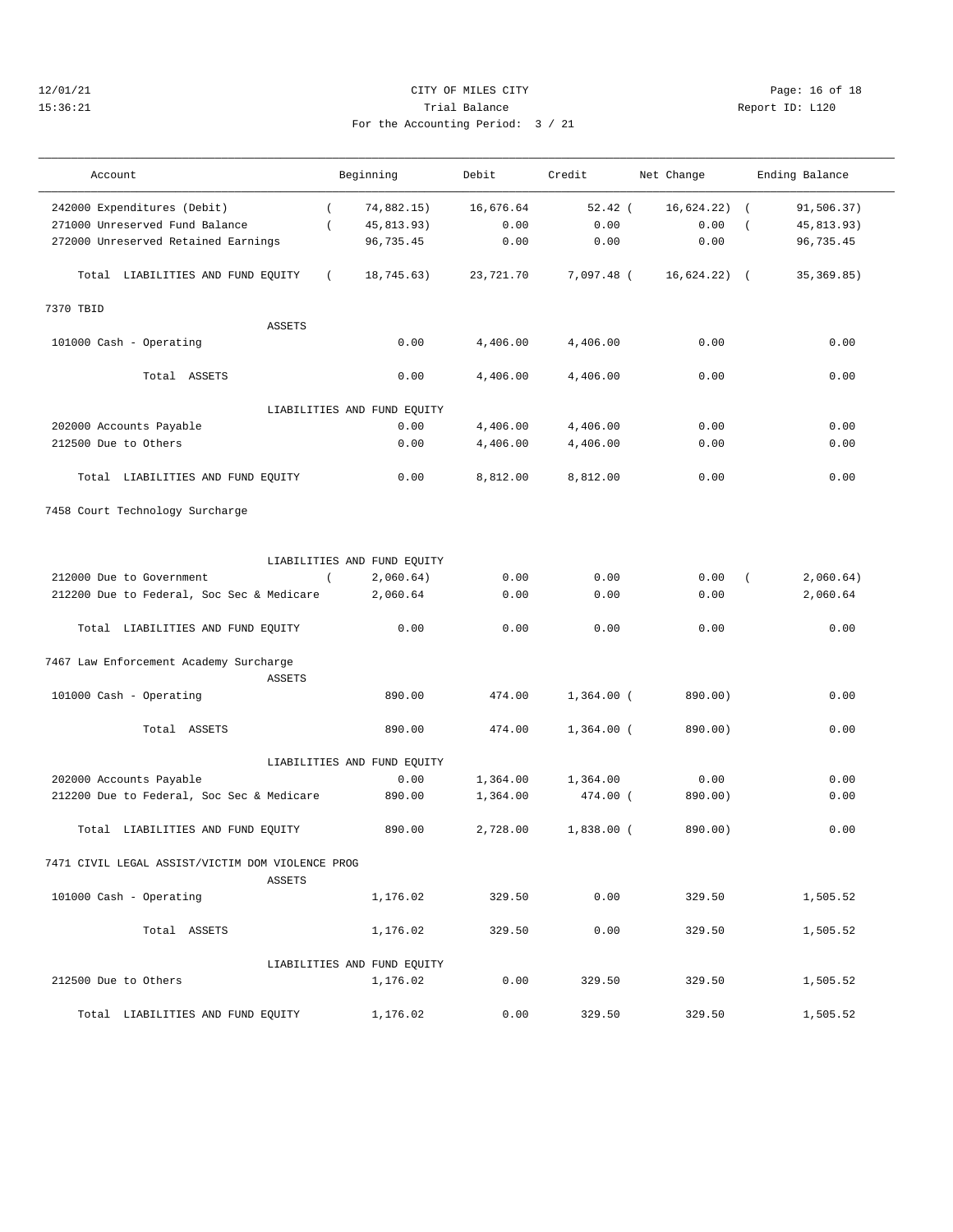# $12/01/21$  Page: 17 of 18 Page: 17 of 18 Page: 17 of 18 Page: 17 of 18 Page: 17 of 18 Page: 17 of 18 Page: 17 of 18 Page: 17 of  $\Gamma$ 15:36:21 Trial Balance Trial Balance Report ID: L120 For the Accounting Period: 3 / 21

| /21 |  |  |
|-----|--|--|

| Account                                   | Beginning                   | Debit      | Credit         | Net Change  | Ending Balance    |
|-------------------------------------------|-----------------------------|------------|----------------|-------------|-------------------|
| 7910 PAYROLL FUND                         |                             |            |                |             |                   |
| <b>ASSETS</b>                             |                             |            |                |             |                   |
| 101000 Cash - Operating                   | 130,210.95                  | 493,084.26 | 488,172.18     | 4,912.08    | 135, 123.03       |
| Total ASSETS                              | 130,210.95                  | 493,084.26 | 488, 172. 18   | 4,912.08    | 135, 123.03       |
|                                           | LIABILITIES AND FUND EQUITY |            |                |             |                   |
| 201000 Warrants Payable                   | 100,454.64                  | 112,179.97 | 146,485.95     | 34, 305.98  | 134,760.62        |
| 212200 Due to Federal, Soc Sec & Medicare | 0.00                        | 58,498.60  | 58,498.60      | 0.00        | 0.00              |
| 212202 Due to State Unemployment          | 1,152.03                    | 1,677.94   | $526.07$ (     | 1,151.87)   | 0.16              |
| 212203 Due to Worker's Compensation       | 27,498.48                   | 39,087.06  | 11,588.58 (    | 27,498.48)  | 0.00              |
| 212204 Due to State Income Tax            | 0.00                        | 14, 414.16 | 14,414.00 (    | $0.16)$ (   | 0.16)             |
| 212205 Due to MPORS-GABA                  | 0.00                        | 15,314.99  | 15, 314.99     | 0.00        | 0.00              |
| 212207 Due to AFLAC, AFLAC PRETAX         | 0.00                        | 676.64     | 676.64         | 0.00        | 0.00              |
| 212208 Due to Health Ins, Dental, Vision  | 854.70                      | 79,018.31  | 78,161.56 (    | 856.75) (   | 2.05)             |
| 212209 Due to PERS Retirement<br>$\left($ | 114.03)                     | 32,842.32  | 32,955.46      | 113.14      | 0.89)<br>$\left($ |
| 212210 Due to FURS-GABA Retirement        | 365.13                      | 17,871.98  | 17,872.20      | 0.22        | 365.35            |
|                                           |                             |            |                |             |                   |
| Total LIABILITIES AND FUND EQUITY         | 130,210.95                  | 371,581.97 | 376,494.05     | 4,912.08    | 135, 123.03       |
| 7930 CLAIMS FUND                          |                             |            |                |             |                   |
| ASSETS                                    |                             |            |                |             |                   |
| 101000 Cash - Operating                   | 353,529.07                  | 435,555.37 | 539,158.87 (   | 103,603.50) | 249,925.57        |
| Total ASSETS                              | 353,529.07                  | 435,555.37 | 539,158.87 (   | 103,603.50) | 249,925.57        |
|                                           | LIABILITIES AND FUND EQUITY |            |                |             |                   |
| 201000 Warrants Payable                   | 353,529.07                  | 539,158.87 | 435,555.37 (   | 103,603.50) | 249,925.57        |
| Total LIABILITIES AND FUND EQUITY         | 353,529.07                  | 539,158.87 | 435,555.37 (   | 103,603.50) | 249,925.57        |
| 7980 CUSTER CO WATER & SEWER DISTRICT     |                             |            |                |             |                   |
| ASSETS                                    |                             |            |                |             |                   |
| 101000 Cash - Operating<br>$\left($       | 1,181.11)                   | 20, 151.32 | $20, 159.62$ ( | $8.30)$ (   | 1,189.41)         |
| 122000 Accounts Receivable                | 21,763.07                   | 18,779.60  | $20, 159.62$ ( | 1,380.02)   | 20,383.05         |
| Total ASSETS                              | 20,581.96                   | 38,930.92  | 40,319.24 (    | 1,388.32)   | 19, 193.64        |
|                                           | LIABILITIES AND FUND EQUITY |            |                |             |                   |
| 202000 Accounts Payable                   | 0.00                        | 20, 159.62 | 20,159.62      | 0.00        | 0.00              |
| 211020 Due to Custer Water & Sewer Dist   | 20,581.96                   | 20,167.92  | 18,779.60 (    | 1,388.32)   | 19,193.64         |
| Total LIABILITIES AND FUND EQUITY         | 20,581.96                   | 40,327.54  | 38,939.22 (    | 1,388.32)   | 19,193.64         |
| 7981 Interest Clearing                    |                             |            |                |             |                   |
| ASSETS                                    |                             |            |                |             |                   |
| 101000 Cash - Operating                   | 0.00                        | 2,078.82   | 0.00           | 2,078.82    | 2,078.82          |
| Total ASSETS                              | 0.00                        | 2,078.82   | 0.00           | 2,078.82    | 2,078.82          |